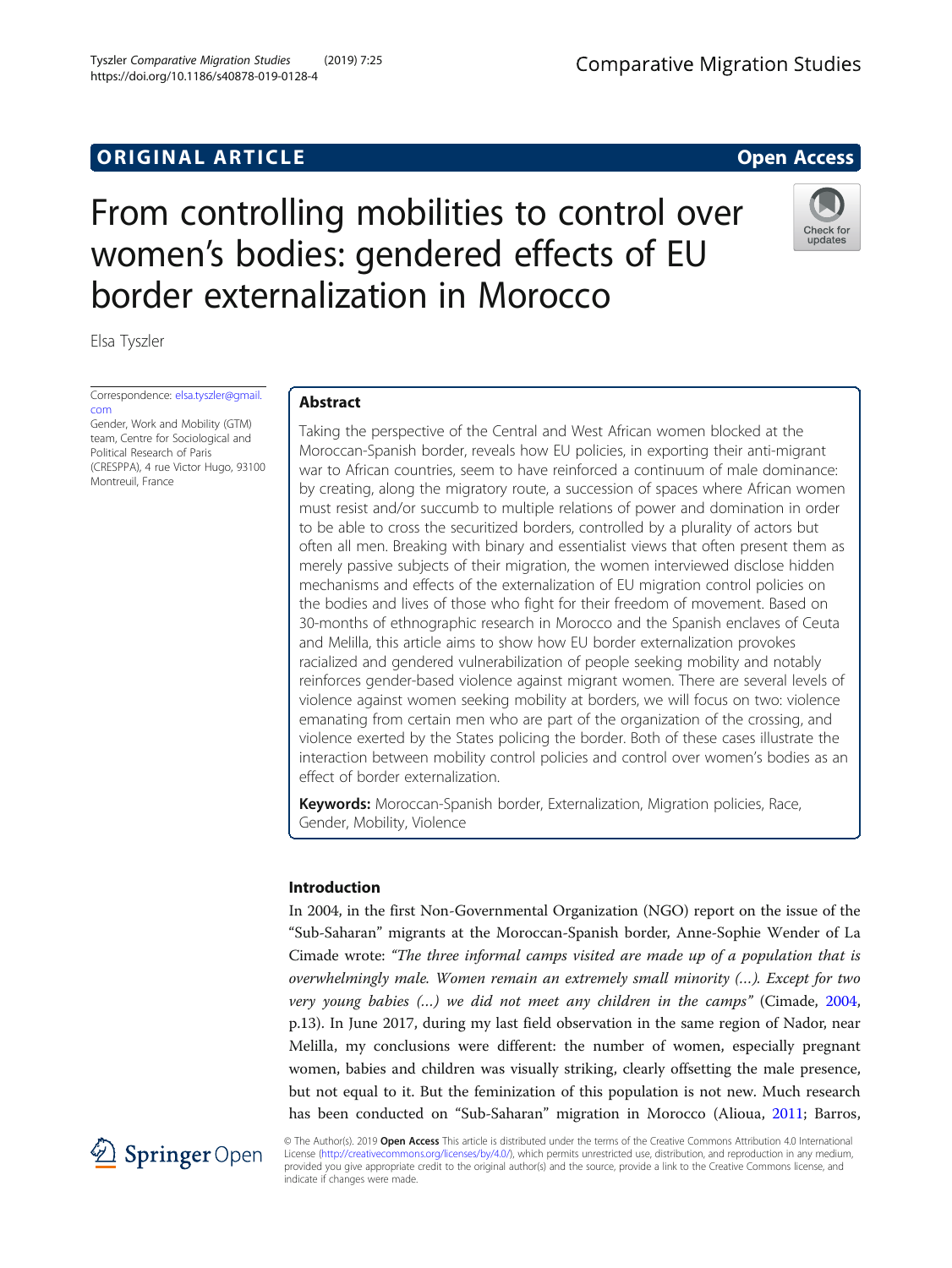Lahlou, Escoffier, Pumares, & Ruspini, [2002;](#page-16-0) Collyer, [2007;](#page-16-0) De Haas, [2005,](#page-17-0) [2007](#page-17-0); Khachani, [2008;](#page-17-0) Lahlou, [2005](#page-17-0); Pian, [2009](#page-18-0); Timera, [2009](#page-18-0), among others). But most of the researchers have presented "Sub-Saharan" men as subjects designating social generality, women are excluded "as much from description as from theorization" (Mathieu, [1985](#page-18-0), p.139). "Minority" and "difficult to access" are often reasons given to justify the lack of information (or interest?) regarding black women in migration in Morocco, even if they have always been there. Yet other researchers, mainly women, were already carrying out work on "Sub-Saharan women" in Morocco at about the same time (AMERM, [2008;](#page-16-0) Escoffier, [2006](#page-17-0); Freedman, [2012;](#page-17-0) Stock, [2011,](#page-18-0) [2018\)](#page-18-0). Helena Maleno, a militant known for her work on behalf of migrants' rights, as well as the reports of Médecins sans Frontières [\(2010](#page-18-0), [2013\)](#page-18-0) shed light on the situation of migrant women. All this academic and activist work has thus contributed to the visibility, diversification and complexity of the image of Central and West African migrant women in Morocco and shown how gender, as a structural factor of power inequality, can both constrain and allow mobility. However, much of the research dealing with migrant women in Morocco has focused on the issue of trafficking in the domestic work and prostitution sectors (ALECMA, [2016](#page-16-0); Carrión, Kheireddine, & Zirari, [2015](#page-16-0); Women's Link Worldwide, [2009](#page-19-0)), and on sexual violence (Laacher, [2010;](#page-17-0) Médecins Sans Frontières, [2010](#page-18-0), [2013](#page-18-0)), without always integrating a gender perspective, but rather reiterating a particular vision, generating the predominant figure of the migrant-woman-victim with no agency, found in the political-media discourse. Pointing to complex links between certain migrations and the practice of prostitution, researchers have already warned against a reductive vision of trafficking and smuggling. Crossed by political and ideological issues, these categorizations are not always able to account for lived experiences (Andrijasevic, [2007](#page-16-0); Darley, [2006;](#page-17-0) Guillemaut, [2008](#page-17-0); Jakšić, [2008](#page-17-0); Sanchez, [2016](#page-18-0)).

Taking into account the contributions and shortcomings of previous work, an ethnographic and feminist approach seemed to be necessary to break with the binary and dominant discourses on the migratory experiences of Central and West African women at the Moroccan-Spanish border and to repoliticize and complexify the analysis of the violence they deal with. The focus on fence jumpers only allows us to apprehend the most obvious aspects of the repression of African mobility towards Europe and notably invisibilizes the experiences and resistances of women migrants, full-fledged actresses at the border, despite their numerical minority. In 2017, women represented 7,3% of the arrivals by sea in Spain, 1634 women including 161 pregnant women (APDHA, [2018](#page-16-0)). But these figures do not tell us about the number of women that could not cross the border and who are still blocked on the Moroccan side. Taking a sociological approach, the lens of the imbrication of social relations, notably relations of gender, race and class (Combahee River Collective, [2014](#page-18-0); Crenshaw, [1991](#page-17-0); Kergoat, [2009\)](#page-17-0), is particularly enlightening for analysing the experience of the border of black women seeking mobility. The migrant condition is also included in the mutual coproduction of relations of power and domination. Jane Freedman writes in 2004 that asylum policies have a particular effect on women, often worsening their dependency and vulnerability (Freedman, [2004\)](#page-17-0). Since 2012, she has highlighted the gendered character of insecurity as it is experienced by people in exile who try to reach Europe which is increasingly reinforcing its border security (Freedman, [2016\)](#page-17-0). In that sense, this article wants to show the interaction between mobility control policies and controls over racialized women's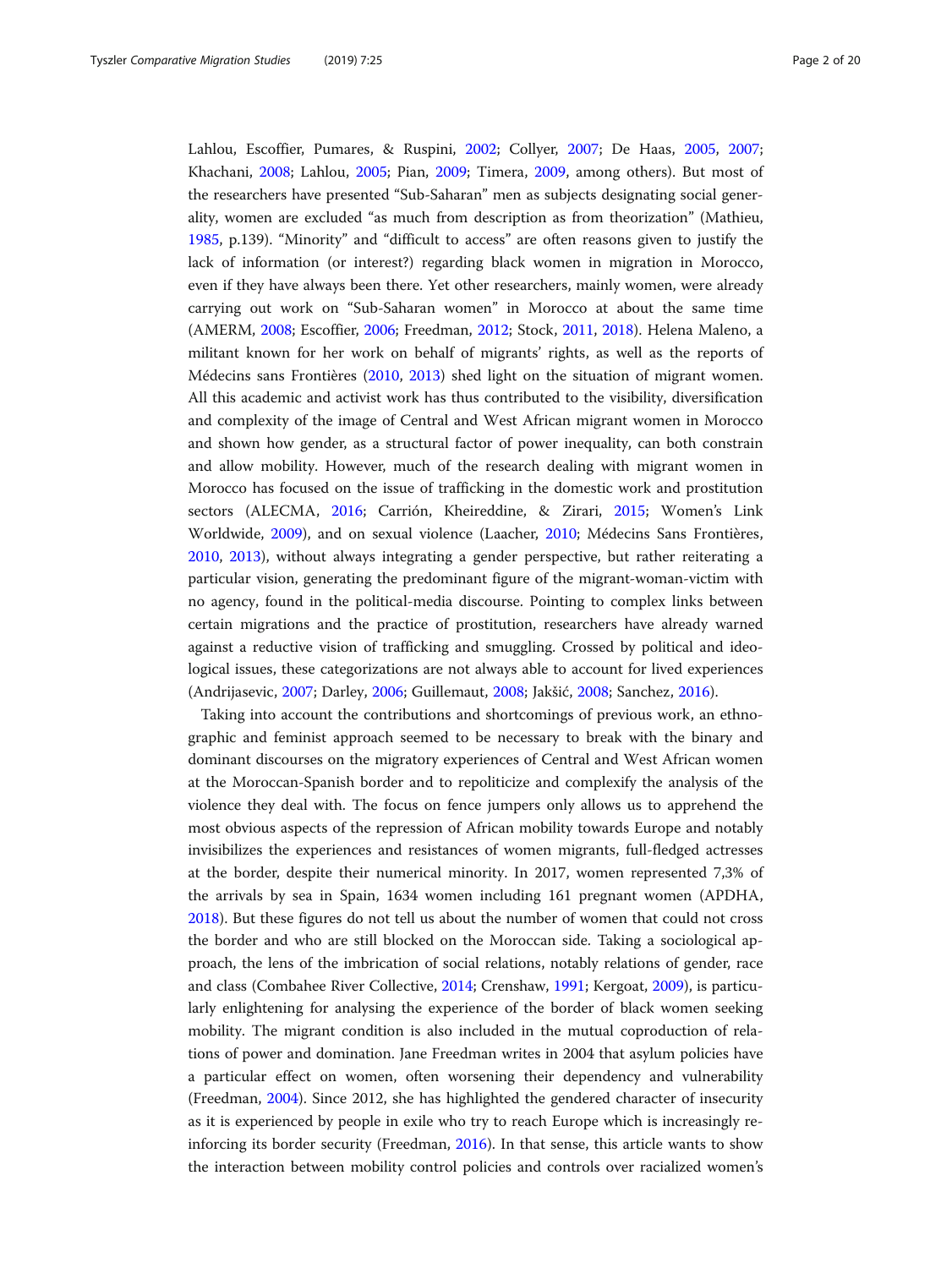bodies, as an effect of border externalization. The "vulnerability of women" is not a natural characteristic of these women but is the result of the different mechanisms of oppression and dispossession in which they are caught (Butler, [2016](#page-16-0)), anchored in specific historical, social and geo-political contexts. Thus, the identification of the vulnerability allows us to denounce the political and societal situation of women, in this case the situation of black African women blocked at the borders of Europe.

Conducted in Morocco and in the Spanish enclaves of Ceuta and Melilla, the research on which this article is based, seeks to reincorporate gender<sup>1</sup> interlinked to race<sup>2</sup> in the analysis of the securitization of this Euro-African border and its consequences on people seeking mobility. In line with "a sociology of passage and of the border, that explores what takes place in these buffer zones" (free translation of Pian, [2009,](#page-18-0) p.205), and inspired by the work of feminist researchers on migration (Cossée, Miranda, Ouali, & Djaouida, [2012;](#page-16-0) among many others), this article wants to study the link between border security and gender-based violence, following studies anchored in other border contexts, mainly in the Americas (Basham & Vaughan-Williams, [2013;](#page-16-0) Cortés, [2018](#page-16-0); Falcón, [2006](#page-17-0), among others). Looking at the experiences of women gives us a better understanding of the interweaved systems of border control, and of the deep consequences of the EU's border externalization policies on migrants in Africa. This article aims to show how this externalization provokes racialized and gendered vulnerabilization of people seeking mobility and notably reinforces sexual violence against black migrant women.

The first part of the article gives a brief understanding of the Moroccan-Spanish border, showing the context in which the research took place and the main stakeholders involved. The second and third parts focus on two levels of violence against black African migrant women: violence emanating from certain men who are part of the organization of the crossing, analysed through the experiences of women in the camps situated in the forest on the Moroccan side; and violence exerted by States, examining the political instrumentalization of the presence of those women at the borders.

# Methodological note

The fieldwork for this article was carried out in Morocco and in the Spanish enclaves of Ceuta and Melilla, in the context of a PhD in Sociology. I spent 30 months in the field between 2015 and 2017, living continuously there. This enabled me to gain privileged access for multi-situated research, and to follow, for several years, the (im)mobility of a number of candidates for Europe, within the continuity and changes of the migration policies surrounding the Moroccan-Spanish border. I lived in Rabat, a city where many candidates for Europe are based, and I made regular visits and periods of ethnographic observation, within and outside the framework of NGO missions, notably to the border cities of Tangier, Ceuta, Nador, Melilla, but also to cities connected to the border such as Oujda (city of entry to Morocco at the Algerian border), Fès or Meknès, where there are also migrants attempting to cross into the North. I used participant observation through positions I held in several NGOs in Morocco working with migrants from Central and West Africa – or rather observant participation (Malinowski, [1922](#page-18-0)) because of the full-time jobs that led me to have an active, professionalized and militant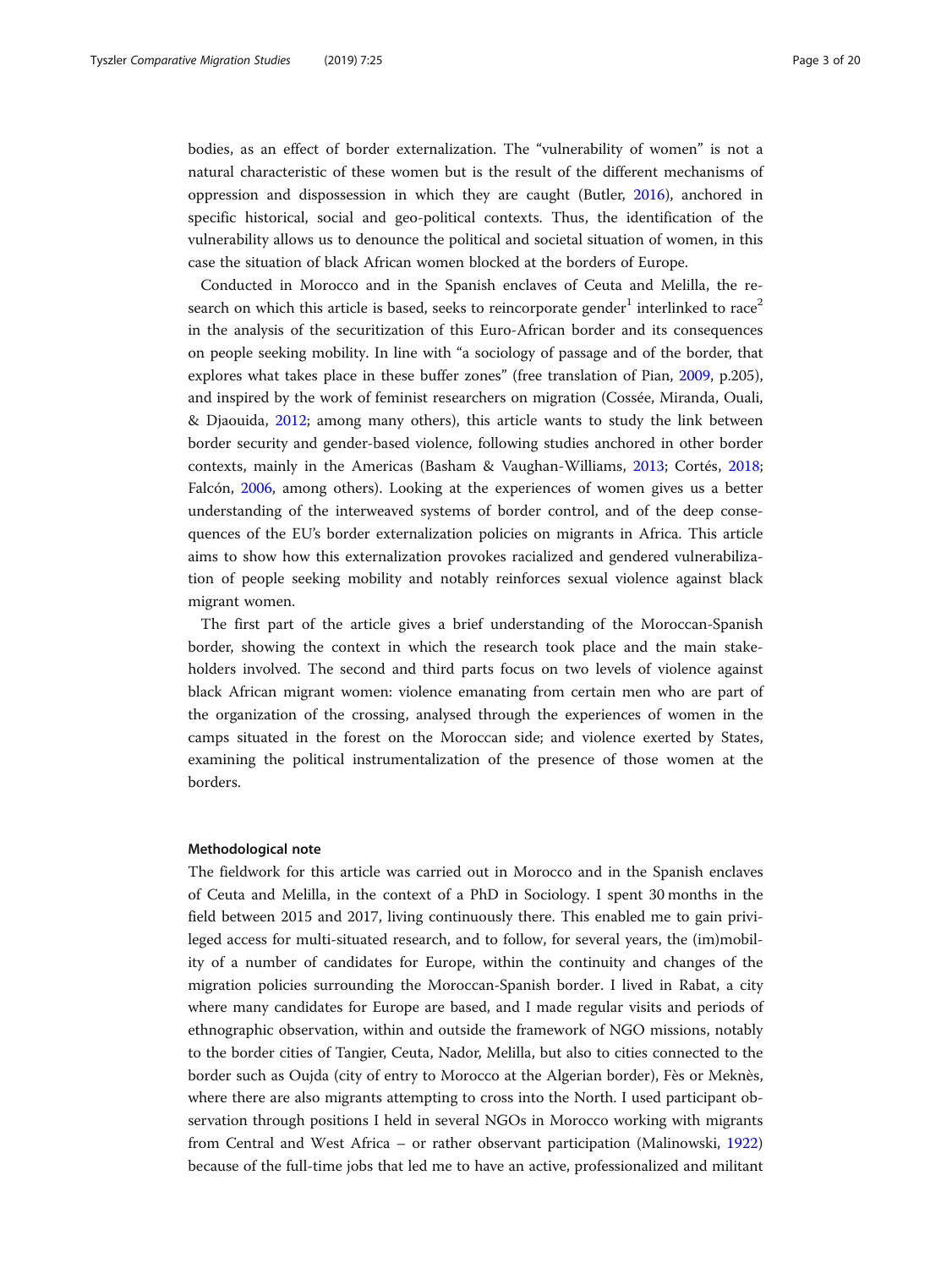involvement (Makaremi, [2008\)](#page-17-0). This intense participation could sometimes temporarily eclipse the researcher's lucidity and intellectual availability (Soulé, [2007](#page-18-0), p.134). As Blondeau [\(2002\)](#page-16-0) points out, the daily life of the participant sometimes takes over, preventing her/him from behaving like a "real researcher", having time to write down information, discuss, and step back from her/his object. Being integrated within Morocco-based NGO helped me to get access to the border area on the Moroccan side that is highly monitored by the authorities. I conducted a large number of interviews (formal and informal) with the plurality of actors/actresses gravitating (directly or indirectly) around the border: migrant women and men (about 80) mostly from Central and West Africa, but also a few from Morocco, Syria and Palestine; NGOs staff/activists based in Morocco and Ceuta and Melilla (about 60), staff of governmental and international organizations (30) including staff of European international cooperation agencies in Morocco, members of Moroccan, Spanish and European institutions, Spanish police and military personnel. The data used for this article are mainly the ones collected during fieldwork in Nador, as well as interviews and conversations in other cities alongside people who spent time at the border. If the collection of information at the border is a difficult exercise due to the increased surveillance in this area by the Moroccan and Spanish authorities, $3$  the distress of people seeking mobility and the violence of the context were also a central elements in the difficulty of the investigation. On many occasions, the researcher's cap had to be left aside for the activist's cap. For ethical reasons, I have decided not to disclose some of the information collected in the field in this article, even if it is relevant to the subject and would allow more detail to be given, as it would reveal some of the tools of resistance of subaltern people fighting for their freedom of movement.

# The Moroccan-Spanish border and its (un)desirables

The Spanish enclaves of Ceuta and Melilla, conquered in 1492 and 1497, are remnants of the Spanish colonial empire and are historically linked to the Christian Reconquista movement of the Iberian Peninsula. After centuries of multiple colonizations and despite the independence of Morocco in 1956, the enclaves remained Spanish. While the Cherifian Kingdom officially continues to claim its sovereignty over "Sebta" and "Mliliya", it can be observed that this claim is fading as it helps Spain and the EU in the fight against illegal immigration to Europe. Today, the two enclaves materialize the only land borders between Africa and Europe. Therefore, they are an important point of focus for migration policies aiming to reduce migrations towards Europe.

# The military-security management of the Euro-African border since the 1990s

In the European context migration issues have been entirely engulfed by the prism of security (Bigo, [2008](#page-16-0)). To ensure the securitization of European territory, the policies of the EU and its Member States have focused on preventing the arrival of irregular migrants. On the one hand, legislation on the conditions of entry and residence in European territory, as well as physical border control measures, have been strengthened. On the other hand, some border control missions have been delegated to the external agency Frontex in charge of the coordination of border surveillance and to so-called third countries (of origin of immigration or transit) to prevent the departure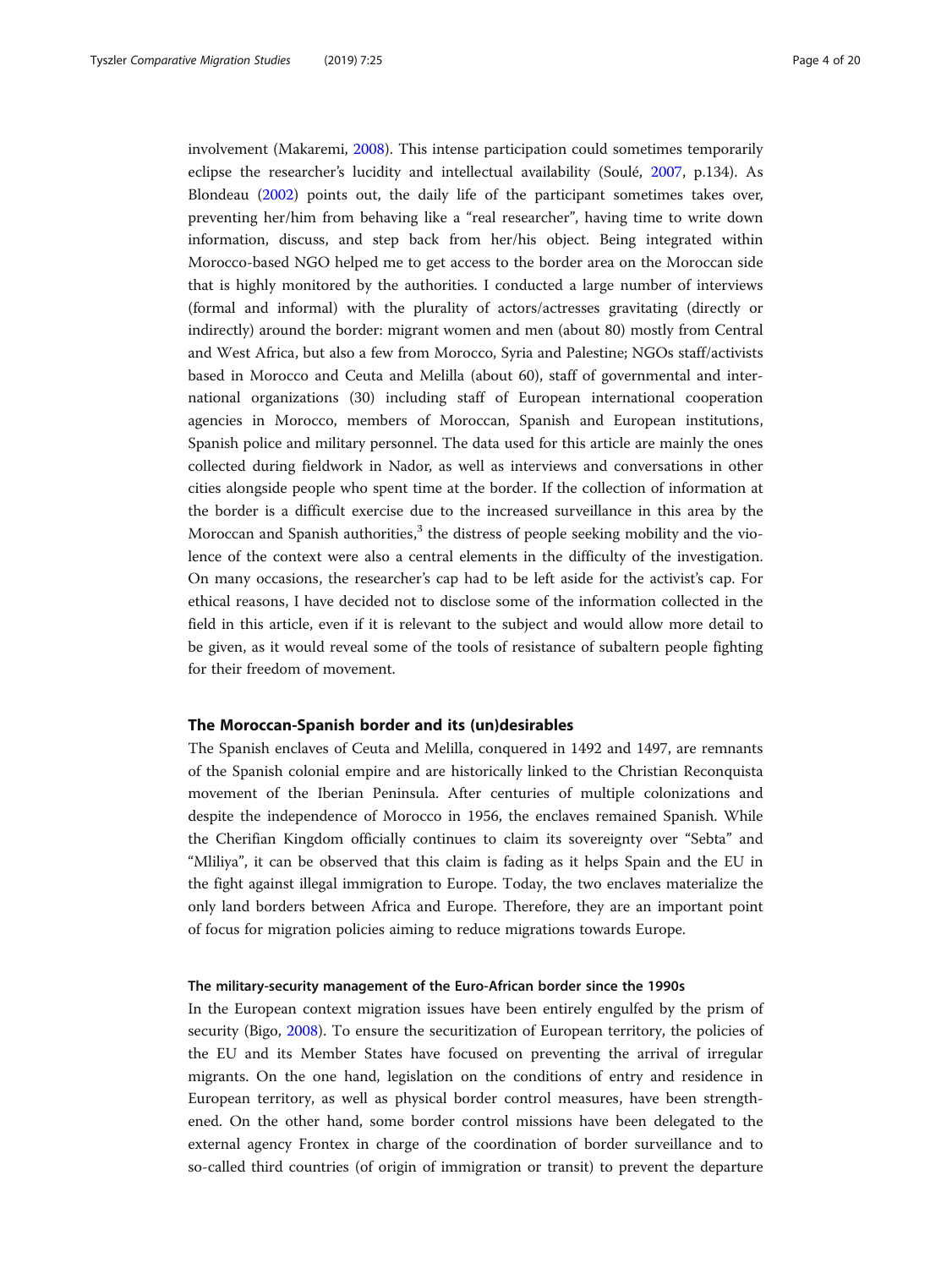of irregularised mobilities to Europe. This is part of a more global process of outsourcing migration policies (Migreurop, [2009,](#page-18-0) [2012](#page-18-0), [2017\)](#page-18-0). Following Spain's integration into the Schengen Area in 1995, Ceuta and Melilla became an "external border" of the EU. Subject to irregular crossings, corresponding notably to the introduction of a general policy that made visas a requirement, and therefore to increasing difficulties for people from the ex-colonies wanting to reach Europe legally, this area became of great concern to Spain and its European counterparts. To remedy this, the Spanish authorities have sought to improve the impermeability of these border areas by erecting ever higher fences around the two cities, while increasing the number of control and surveillance measures. At the same time, Morocco has been encouraged to take on EU border guard tasks. It actively collaborates – between constraints and opportunities (El Qadim, [2010](#page-17-0)) – in the fight against so-called illegal immigration, in particular by mobilising its police/military personnel and building barriers to reinforce existing Spanish fences. The securing of this external border of the EU therefore requires, on both sides, the use of military and security means and devices (Tyszler, [2015](#page-18-0)).

In 2005, at least 11 Central and West African men were shot dead and hundreds wounded by soldiers when attempting to cross the Ceuta and Melilla fences (AFVIC/ Cimade, [2005;](#page-16-0) GADEM, [2007](#page-17-0); Migreurop, [2007](#page-18-0)). More than a decade later, and despite the launch of a new Moroccan migration policy in 2013, which King Mohammed VI declared more "humane" and including notably exceptional regularization operations (Alioua, Ferrié, & Reifeld, [2017\)](#page-16-0), those named "Sub-Saharan" migrants still see their rights violated and suffer violence on the Moroccan-Spanish border area and more widely in the North of the country (AMDH Nador, [2015;](#page-16-0) Fronteras, [2017](#page-17-0); Tyszler, [2015](#page-18-0); GADEM, [2018](#page-17-0); Human Rights Watch, [2014](#page-17-0)). On the other side, the legalization, through an amendment to the Spanish Aliens Act, of the "hot returns" to Morocco that have been practiced for years at the Ceuta and Melilla barriers by the Guardia Civil in collaboration with the Moroccan forces – still reckoned illegal with reference to international and European law<sup>4</sup> –, as well as the establishment of asylum offices at the enclaves' borders in 2015, have not produced any positive change in the treatment of "Sub-Saharan" people in these regions. The Spanish and Moroccan military, seem to benefit from a wide margin of manoeuvre, even a certain impunity according to some analyses (Artigas, Ortega, & Serra, [2016](#page-16-0); Tyszler, [2015\)](#page-18-0), in their practical application of border protection policies. This is particularly the case when it comes to the control of black migration. Various studies of the security-military management of migration at this Euro-African border have been conducted: mainly from (geo)political and legal approaches (Acosta-Sanchez, [2014;](#page-16-0) Ferrer-Gallardo, [2008;](#page-17-0) Gabrielli, [2015](#page-17-0); Moffette, [2018](#page-18-0); Saddiki, [2010](#page-18-0)), and socio-anthropological ones alongside "Sub-Saharan" migrants (Andersson, [2014;](#page-16-0) Kobelinsky, [2017;](#page-17-0) Pian, [2008a](#page-18-0)). However, the racialized and gendered impacts of the security-military management of the border have been underexplored.

# Racialization processes at the border

"Sub-Saharan" migrants are not the only foreign people trying to cross the Moroccan-Spanish border. In 2015 for instance, the Guardia civil in Melilla gave us (in the context of an inter-NGO observation mission) data showing three main groups of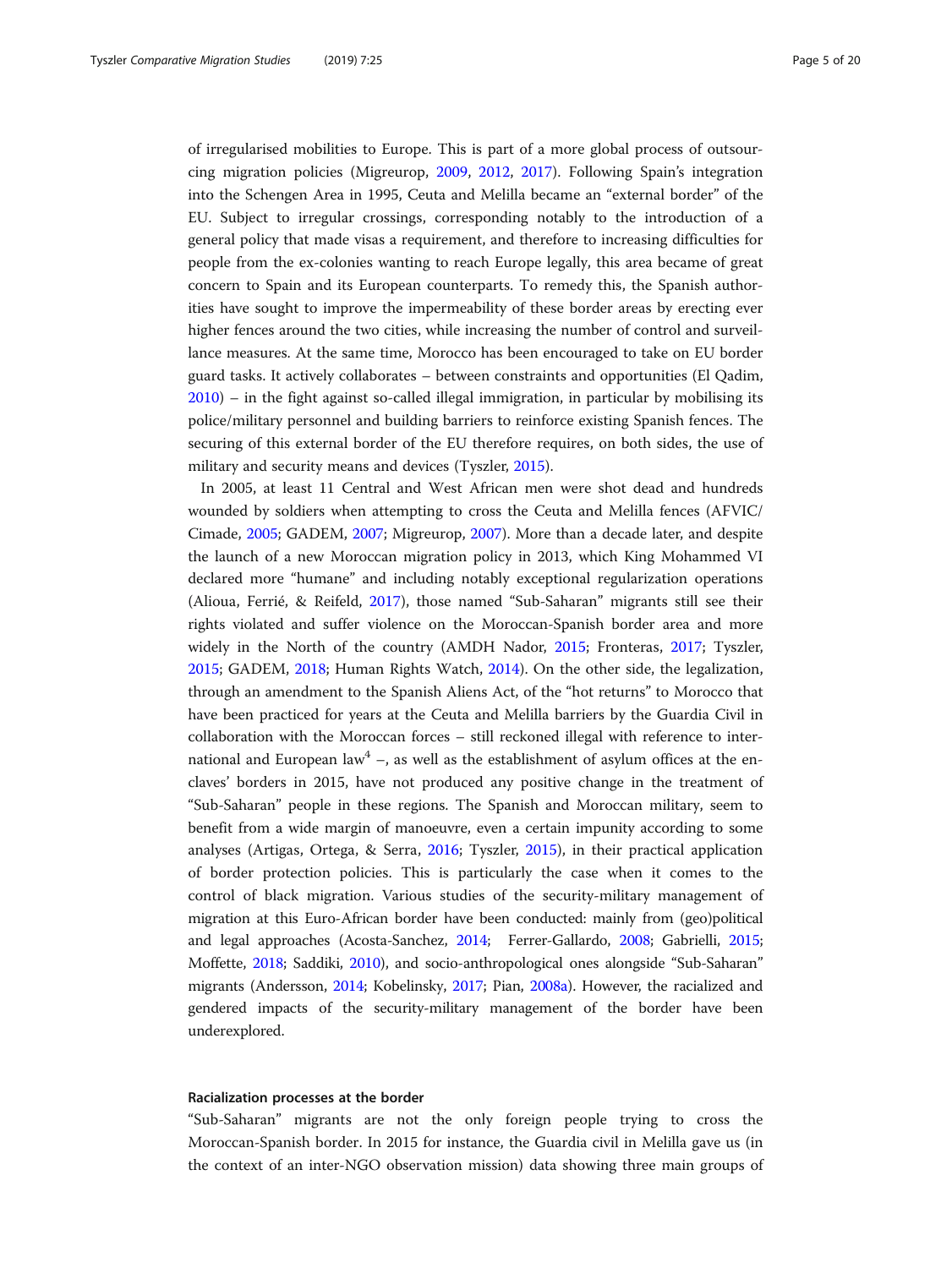people who had arrived "irregularly" in Melilla: Syrian and Algerian nationals all arrived by the border crossing point, and "Sub-Saharans" arrived either through the barriers, by sea or hidden in cars (Tyszler, [2015,](#page-18-0) p.23). The majority of black people trying to cross the Moroccan-Spanish border come from ex-colonized countries in Central and West Africa. In Morocco and the Spanish enclaves, their migratory movements are differentiated from the mobility of other populations, notably by the degree of political repression against them – as illustrated by the many cases of violence, sometimes lethal<sup>5</sup> – and the mediatisation around them. At the border, racialization processes shape the possibilities and modalities of crossing: during the field research, I observed that if people from Algeria or Syria can enter Melilla through the border crossing, it is impossible for a black person to do the same. Hence the establishment of the latter in camps in the forest and also the attempts to cross barriers or pass by boat, despite the risk of exposure to violent repression at the barriers and even the danger of death at the barriers or at sea. Exiled people from Syria or Algeria can (with more or less ease) use the same roads as Moroccans in the region who have a daily right of entry into the enclaves. Skin colour is thus a factor facilitating or blocking access to the border crossings of Ceuta and Melilla (AMDH Nador, [2015](#page-16-0); Tyszler, [2015](#page-18-0); Tyszler, [2018a](#page-19-0)), as a member of the Spanish Guardia Civil of Melilla clearly indicated in 2015 when interviewed: "There are entry routes used by Sub-Saharans: jumping the barrier, boats at sea, hiding in vehicles. Unlike Syrians who pass through the border control post, usually with falsified or stolen passports. Here, yes, there are Whites and Blacks, Sub-Saharans cannot come walking". This statement was confirmed by all the black migrants interviewed in Nador when asked if they had already tried to access the asylum office set up at the entrance to the Melilla enclave in April 2015: "Which asylum office? An asylum office in Beni-Ansar? But that's impossible, we can't get close to the border! This is for the Syrians!" replied a young Guinean national. "The asylum office is a racist system. If you are black and go near the border, you will be hit, you can't get there", explained a Nigerian man.

The differentiation also comes from descriptions in racialized and gendered terms, shaping a certain visibility, perpetuated through a range of mechanisms emanating from States, NGOs, civil society, journalists, researchers. Black Africans at the border are systematically labelled as "economic migrants" and criminalized by the authorities (national police and Guardia Civil) interviewed in Ceuta and Melilla but also in government officials' declarations picked up in the Spanish and Moroccan press. The reasons behind their migration are however very varied and can sometimes fall under asylum law. In 2015, according to the Spanish HCR, 70% of people attempting to cross the Ceuta and Melilla barriers were potential asylum seekers.<sup>6</sup> In June of the same year, Spain was denounced before the United Nations for violation of the right to non-discrimination. The complaint of the Comité René Cassin, an NGO of independent jurists, basically contrasts the relevant reception of Syrian asylum-seekers with the impossibility of access to the asylum offices of Ceuta and Melilla for "Sub-Saharan Africans", pointing to racial discrimination against the latter. The data I collected during my fieldwork goes in the same direction, in 2015 only Syrians (and a few Palestinians) could access the border asylum office of Melilla, not without some difficulties (see Tyszler, [2015](#page-18-0), p.16). While not a single asylum application has been submitted by a national from Central or West Africa (Tyszler, [2015](#page-18-0), pp.49-50). The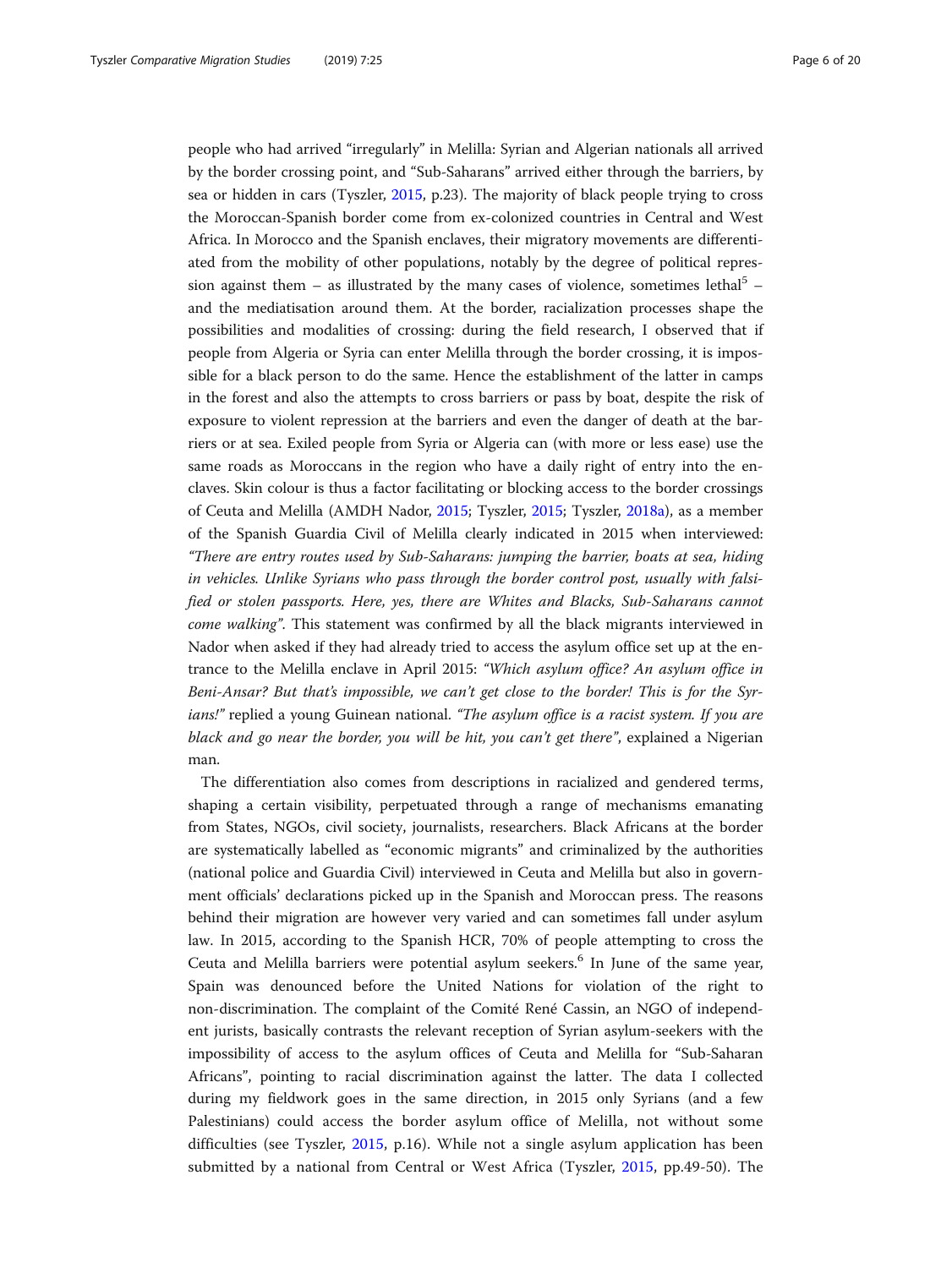representative of the Secretary General of the Council of Europe for Migration and Refugees reached the same conclusion after his visit to Melilla in September 2018. The observations and interviews conducted in the field all converge towards the same analysis: at the border, black people are particularly tracked down, prevented from crossing the border, and subject to particular violence from Moroccan and Spanish soldiers when compared with other populations attempting to enter Spanish territory such as Syrian or Algerian nationals or Moroccan emigrants.<sup>7</sup>

# Between forest and fences: the dehumanization of black Africans at the border

In the Nador area, close to the Melilla enclave, migrant people and activists interviewed spoke about a "black man hunt": "In Nador you only have to be black to be arrested, Nador is a forbidden city for Sub-Saharan migrants." denounced a Moroccan human rights activist living in the border city in 2017. "They take wood and they beat you. They beat everybody, even the kids. They treat us like animals. One day they will end up killing us.", "OK, they can arrest us, we understand it is their job, but why do they torture us like that, it is not normal." Declared, in a collective interview, young Cameroonian and Guinean men repressed and forcibly displaced from the fence of Ceuta to Casablanca by Moroccan forces in 2017. The military-security stalking of black African migrants documented by numerous NGO reports (AMDH Nador, [2015](#page-16-0); Amnesty International, [2018;](#page-16-0) Tyszler, [2015](#page-18-0); GADEM, [2018](#page-17-0), among others) and observed in situ during my fieldwork in the border regions of the North of Morocco, explains the reason for the encampment of a great number of them in forests, in self-built camps, since they are forced to hide while waiting to cross the border. The camps' organisation varies. However, people are often grouped by nationality and according to the mode of border crossing contemplated. No access to drinking water, no access to hygiene facilities, no supply points, deplored migrants interviewed there. Harassment takes place through repeated collective arrests, usually in the middle of the night, but also through the regular destruction of camps by fire. Theft of their property, including telephones, money in the camps, and more recently when migrants leave money transfer agencies, are also common practices. In addition, humanitarian aid at camps level is regularly prevented or destroyed by the military. Local NGOs also denounce frequent arrests of migrants on their way to hospital. As the years of repression and the increasing securitization of the border have progressed, the camps have moved further and further away from the cities and the border to escape the raids and camp destruction operations carried out by Moroccan soldiers. Some others migrants live in abandoned buildings or small houses in bad conditions they rent from locals, but arrests also take place there. The tracking policy organized at the border leads to the conclusion that there is a form of radical othering of the black people intending to migrate to Europe, and highlights the racialized character of their vulnerability and insecurity at the border. While all Black-African migrants constitute the most undesirable group that must be prevented from crossing the border, their lived experience there have also proven to be gendered. Between invisibility and selective visibility (Morokvasic, [2011](#page-18-0)), women with a variety of backgrounds and life stories, are present and play active roles at the Moroccan-Spanish border. Their narratives shed light on the interlink between control of mobility and that of the bodies of women (Tyszler, [2018b](#page-19-0)).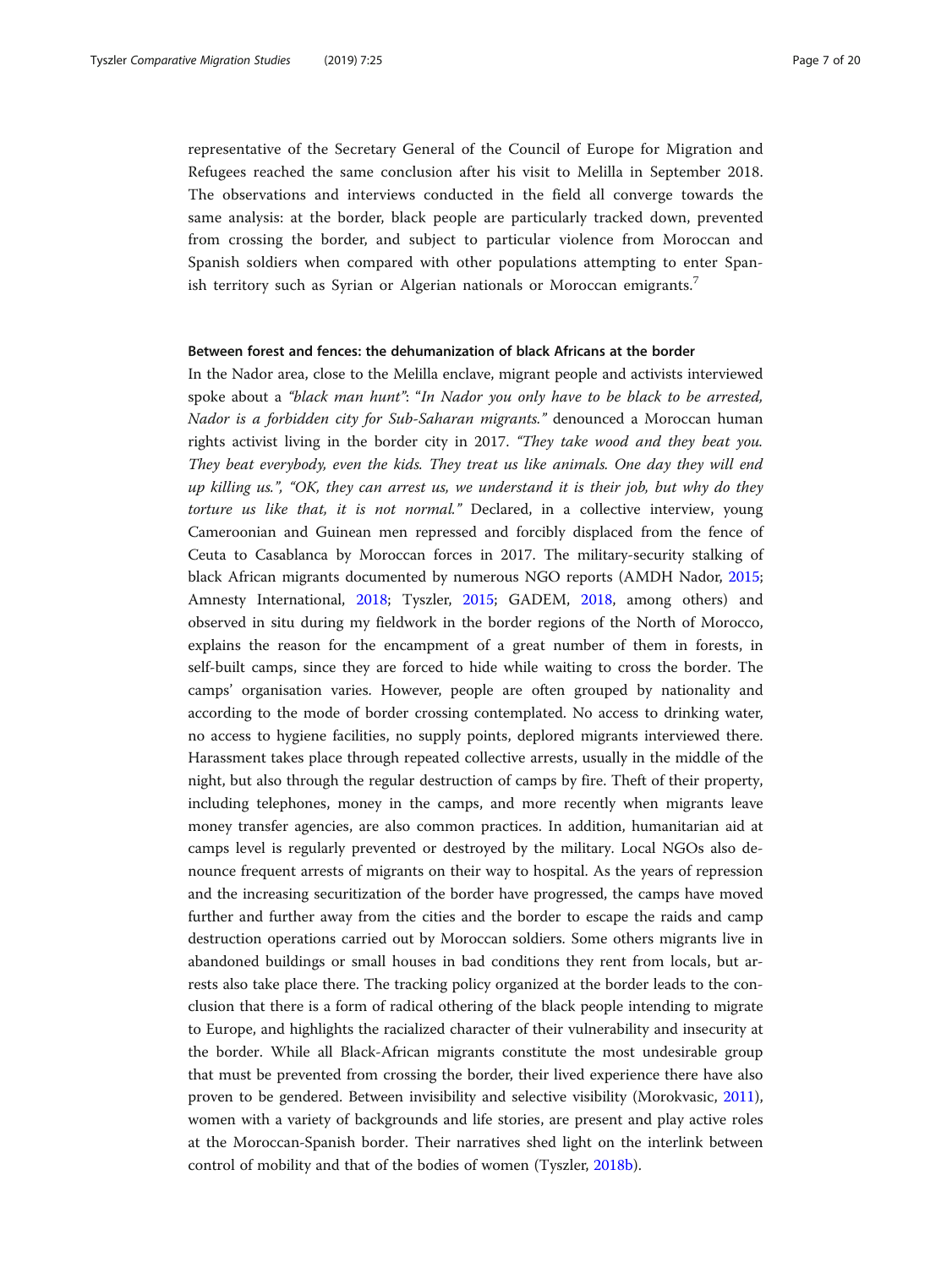# Hindered migration and female resistance

The women encountered at the border during the fieldwork were mainly Senegalese, Ivorian, Guinean, Cameroonian, Congolese and Malian nationals. Between the ages of 19 and 26, the reasons for leaving their country of origin were varied and sometimes cumulative. Some of them had studied, sometimes in higher education, others had not been able to go to school at all because they come from very modest families and have therefore had to work very young. The plurality of situations and backgrounds makes it difficult to typify the profiles of these women, because they are so varied. Many of the women interviewed in the region of Nador, near the enclave of Melilla, said they had left their children in their home country, entrusted to relatives. They hoped to reach Europe in order to be able to offer them better living conditions, a good school, above all. Some were the eldest of their siblings and their mission was to help those who had remained in their home country in difficult conditions. Some women reported fleeing gender-based violence: a violent husband, a man who left them when they became pregnant out of wedlock, or a family who wanted to punish them for it. Female genital mutilation or forced marriage were also mentioned during the research. The political situation in their countries of origin, all ex-colonized countries, caused others to flee. In general, very few knew of their right to seek asylum. Finally, I met some women who were trying to cross the border who had come to Morocco in search of student and professional opportunities. Some women were also a mixture of several of the profiles described, in the sense that several reasons simultaneously motivated their departure. The routes differed between those that had come by road from their country of origin, crossing several countries (and deserts) and finally entered Morocco through Algeria or Mauritania; and those who had arrived by plane in Casablanca. Those who came by road almost all suffered sexual violence (from civilians or soldiers) on the way, especially at the borders.

Does the border-space generate a shift, a reorganisation of social relations? On the contrary, the analysis of life/survival in the forest and of the methods used to cross the border suggests that the gendered and sexual orders resist change, and that border securitization strengthens a continuum of gender-based violence against Black African women seeking mobility.

# Sexual division of life and work in the camps: appropriation and control of mobilityseeking bodies

"To survive in the forest you have to be a strong man" said a lot of the men. The organisation of the forest camps – where people wait to cross by sea – is generally patriarchal. Authority is always in the hands of certain men (also from Central and West Africa): the *chairmen*<sup>8</sup> (Collyer, [2007](#page-16-0); Pian, [2008b](#page-18-0)). They set the rules and the hierarchical order that have to be followed. The spatial organisation of the camps also suggests social control: the shelters where women sleep are often positioned close to the *chair*man's tent. Even though they are considered "too vulnerable" or "too weak" to bear life in the forest – according to male discourses – their presence is still desirable or even useful to the men in the camps: "At least they can go down to town to beg and bring back food because they don't get arrested. Us men get tracked down" migrant men explained me in the Nador forest in 2015. Some women recounted that they had been warned, in a more or less vague way, about what could await them in the forest: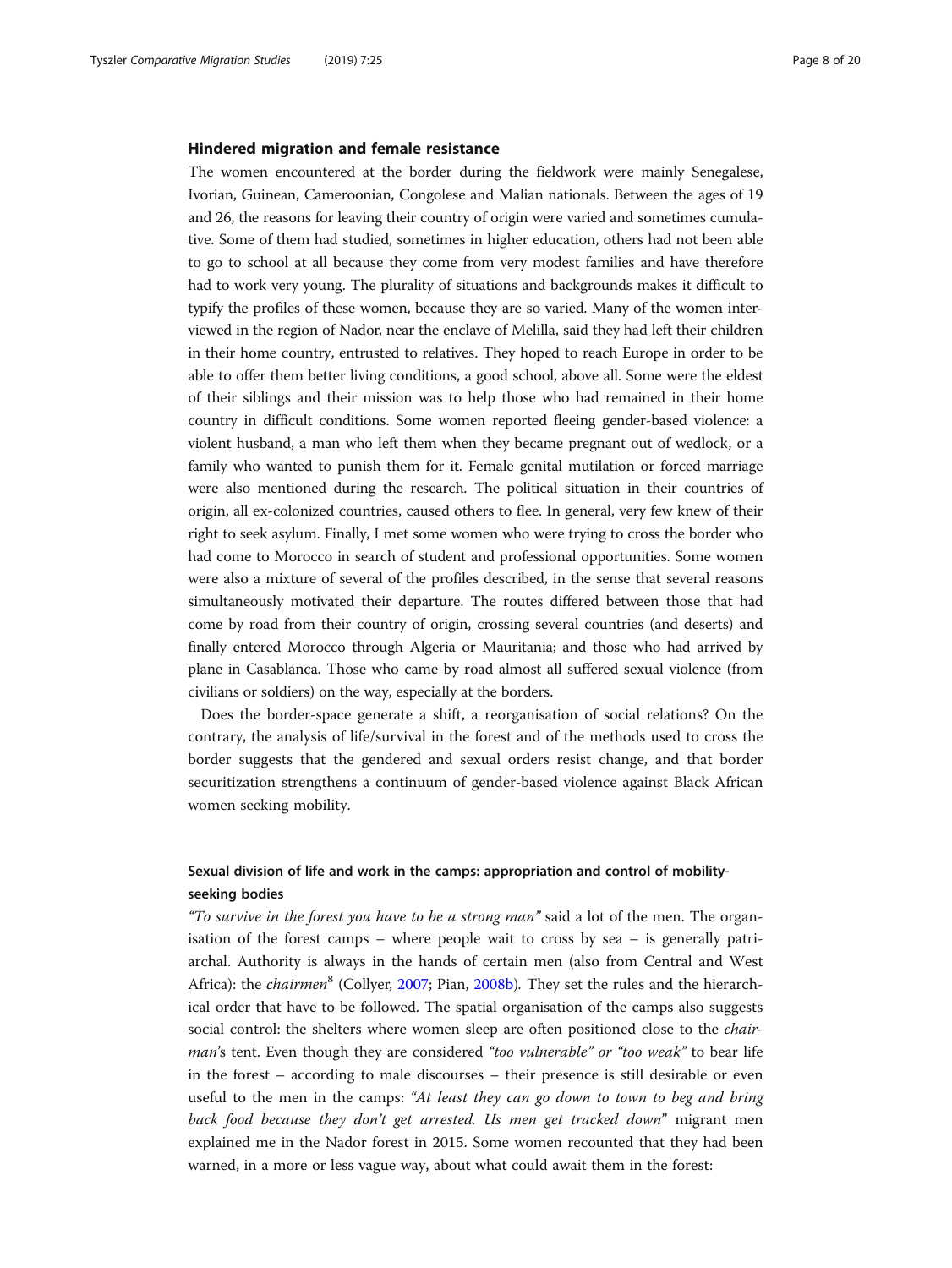"I had a friend, every time, he was telling me: "I don't want you to go there". He explained me stuff, but he did not tell me everything. As I really wanted to leave, he brought me to Nador, but he was always telling me: "when you will be there, do this, do that, don't talk too much to men, don't pay too much attention to them", that's it. So I was kind of prepared when I left, I followed his advice." a young Ivorian woman explained to me.

In the camps, some women use sex work as a resource to survive in the forest and to reach their goal of going to Europe. Other women engage sexual relations in order to obtain protection from a man against other men (that may abuse them) and/or to gain access to basic resources from him to survive during their time in the forest. Others are prevented from attempting to cross the border if they do not give in to the chairman's sexual blackmail, their sea crossing depending on him. A young Senegalese woman I met in a camp in Nador in 2017 explains:

"Sometimes even if you've got money it won't help you at all. Because all the chairmen you see there they want the girls. Especially the new ones who've just arrived. Every time you give your money but you don't get to go. Why? Because the chairman's interested in you. So he's going to leave you there. Either you do what he wants, and then he takes you, or you don't want to and you stay there. That's it."

The explanation given by this woman informs us about male control over female attempts to cross the border. In the forest, being a woman means depending on the will of men who are in control of the border crossing circuit, of which the chairman is but one link in the chain. Some women will therefore see their waiting period in the forest extended and therefore risk further sexual blackmail, sexual violence or rape, from soldiers or Moroccan civilians occasionally entering the camp, or from migrant men: "When I was in the forest, I didn't sleep at night, I was too scared that a man would come into my bunker [name given to the shelters]. So I used to stay up all night, I found it safer to sleep during the day. I did that for three months," explained me the young woman.

In this context, some women will give up on the idea of crossing, while others will persevere. The plurality of situations makes it difficult to talk in general terms. However, these power relations can be understood within the sexual-economic exchange system in which sexuality is seen as a service provided by women in exchange for compensation by men. Through this model, Tabet ([2004](#page-18-0)) deconstructs the notion of the prostitute as an ideological figure, by showing that almost any woman can be placed within this system – that she calls "continuum" – in which sexuality is seen as a currency between two partners. In the same way, Pheterson ([2001](#page-18-0)) questions the stereotype of the prostitute, by analysing the "whore stigma" as something that is not limited to a definition of prostitution as a transaction in which sexual services are exchanged for money, but also as a tool for the social and political control of women in general. However, Tabet and Pheterson also show that sex work can constitute a way for women to assert themselves as subjects and be in possession of their own labour. Pian ([2010](#page-18-0)) also shows this with the example of Senegalese women living in Morocco, who without being part of human trafficking networks, offer sexual services and exchanges as a means to ensure their economic survival in the context of hindered migration.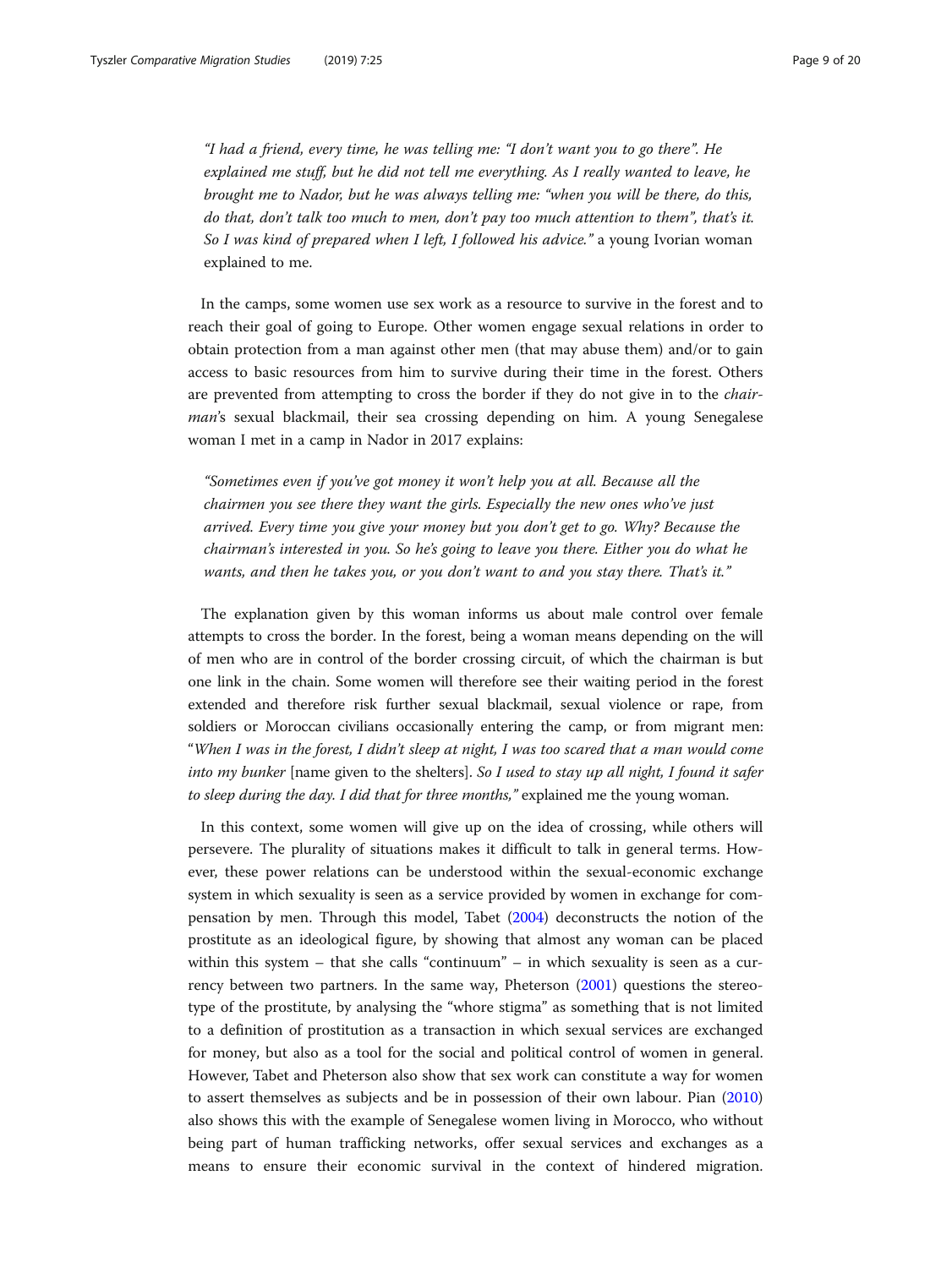"Women are actively producing and reproducing their gender roles and identities in order to increase access to social and physical mobility, often by incorporating their children into the process" analyses Stock ([2011](#page-18-0), p.17) based on her field research on African migrant mothers in Rabat.

The social relations between migrant men and women in the forest are plural and complex. Situations vary from one camp to the next and one group to the next. Some stories speak of fraternal relationships of solidarity between women and men. Some men do not fit into the frames of domination described above, and some chairmen are appreciated, considered trustworthy and supportive. It is thus necessary to make nuanced analyses. However, it appears that the deadlock situation and security-military management of the border obviously reinforces a vulnerable femininity of women and a virile masculinity of men. Faced with violent repression from Moroccan and Spanish soldiers, particularly around the fences, migrant men seem to take refuge in a self-production of oneself as a "brave soldier" risking his life on the frontline (Tyszler, [2018a\)](#page-19-0). The border context creates the control over women's bodies within the crossing organization.

# (Un)desirable women: gender logics at the border

As previously mentioned, to cross through to Spain, three main methods are used by people who come from Central and West Africa: crossing the Melilla and Ceuta fences, entering through a border checkpoint while hidden in a vehicle, and crossing by sea.<sup>9</sup> "Crossing the barriers is for men" according to most migrating people I met. At the border, women generally have to cross through the sea,<sup>10</sup> on zodiac boats that charge for the crossing. To increase chances of a successful sea crossing, pregnancy is a common strategy (Kastner, [2010](#page-17-0); Stock, [2011](#page-18-0)). This is the result of observations made by migrant people who analysed that Spanish rescue authorities were more likely to intervene if they knew pregnant women (or women with children) were on board, a shared view amongst all the people I interviewed. "When we're in the water and we call Salvamento [sea rescue organisation], they always ask if there are pregnant women or children. If there aren't any they might delay their intervention. When Salvamento comes, people are then taken to the Spanish side", explains a young Senegalese woman who twice experienced unsuccessful crossings. Therefore, some women try to get pregnant or are "encouraged" (in a more or less coerced way) to do so in order to increase their chances of accessing a Zodiac boat. Their presence is therefore profitable to men. According to Sanchez ([2016](#page-18-0), p.1) and her findings on the Mexico-US border, "While frequently overlooked within the mainstream rhetoric of smuggling dominated by male-centred narratives of exploitation, victimisation and violence, women play fundamental roles in the facilitation of irregular migration." She argues that "the facilitation of irregular migration constitutes for its participants a valid, legitimate form of labour. Smuggling actors are neither predators nor victimisers, but rather ordinary people experiencing the tensions abundant in the precarity of contemporary, neoliberal life." At the Moroccan-Spanish border, if women can negotiate their passage strategically re-appropriating their pregnant body, it seems that the non-pregnant women's bodies are more controlled. The day of possible crossing, female menstruation is forbidden: "That's catastrophic, that's why if you're on your period no one must know. They say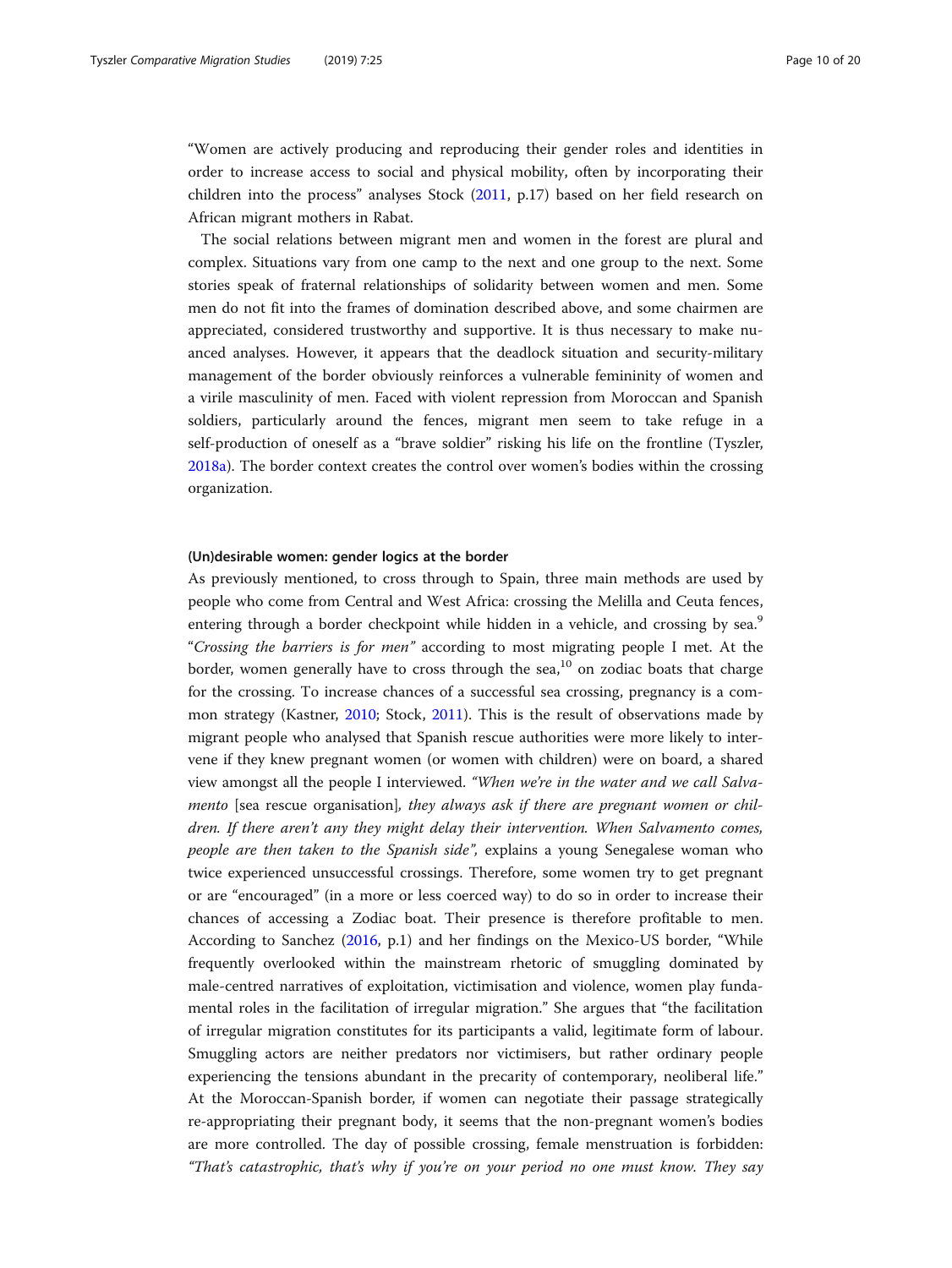that when a girl is on her period she can't go out on the sea otherwise the sharks will come", "If the chairman finds out he won't put you in the convoy" explained multiple women I met at the border. This prohibition forces them to adopt strategies to avoid menstruation: "We swallowed a whole bunch of stuff over there! All the girls did really. We used to take two, four [contraceptive] tablets a day. Some girls even swallowed whole packets, it's dangerous! But it's to travel! To travel people are capable of anything!"

Those narratives help us understand that women face even more constraints than men, even within their own bodies, which they have to control at all costs or lend to male strategizing in order to hope to cross. Also, the women that have given birth at the border in Morocco, will often have to wait for at least a year or several years before getting access to crossing attempts: "New born babies are not accepted on convoys because they are too weak and they can make a lot of noise, and that is not good when you have to be discrete to leave the coast" explained an Ivorian woman in Nador. It seems clear that women might be more prone to 'getting stuck' at the border, even if children and gender are often used by women deliberately to enhance their opportunities for mobility (Stock, [2011\)](#page-18-0). We see how gender relations influenced the possibilities of mobility in this blockage/passage context also traversed by race and economic relations. The more money you have, the less you will be stuck at the border, but being a woman at the border can nullify that logic because of the sexualisation of the female body. Can this kind of asymmetrical negotiations between migrant men and women be called "human trafficking"? It must be noticed that Moroccan and Spanish authorities make use of this rhetoric in order to rebrand their repressive policies at the border. However sexual violence against black migrant women, but also sometimes against black men or minors at the border, is sometimes committed by Moroccan forces, as evidenced by interviews with migrants and activists and certain unpublished reports from NGOs that have preferred to remain anonymous about these allegations. On the Spanish side, sexual abuse has also been reported on exiled people, as illustrated by the case of a worker at the temporary residence centre for immigrants (CETI) in Melilla accused of sexual abuse and harassment by Syrian asylum seekers in  $2015<sup>11</sup>$  Finally, in the same year, members of the Melilla police were accused of sexual assaults on unaccompanied Moroccan minors.<sup>12</sup>

# Humanitarian policies for the rescue of migrant women? Gendered rationales in migratory governance

It is interesting to understand what is made visible in the staging of the black female migrant figure as (necessarily) a victim of human trafficking. Taking into account the work of academics who have already shown how the visibility of women "remains selective, incomplete and biased" (Morokvasic, [2011\)](#page-18-0), we can see how the Moroccan and Spanish governments manipulate the issue of human trafficking in order to legitimise their violent border policies, by using a rationale already used in other securitization contexts. This categorisation amalgamates a plurality of scenarios and complex personal stories and depoliticises the violence suffered by these women, it also denies them their agency.

# On both sides of the border: instrumentalizing human trafficking

In February 2015, a large-scale security operation was organised in the Nador forest. It is interesting to specify that it occurred just a few hours after the official closing speech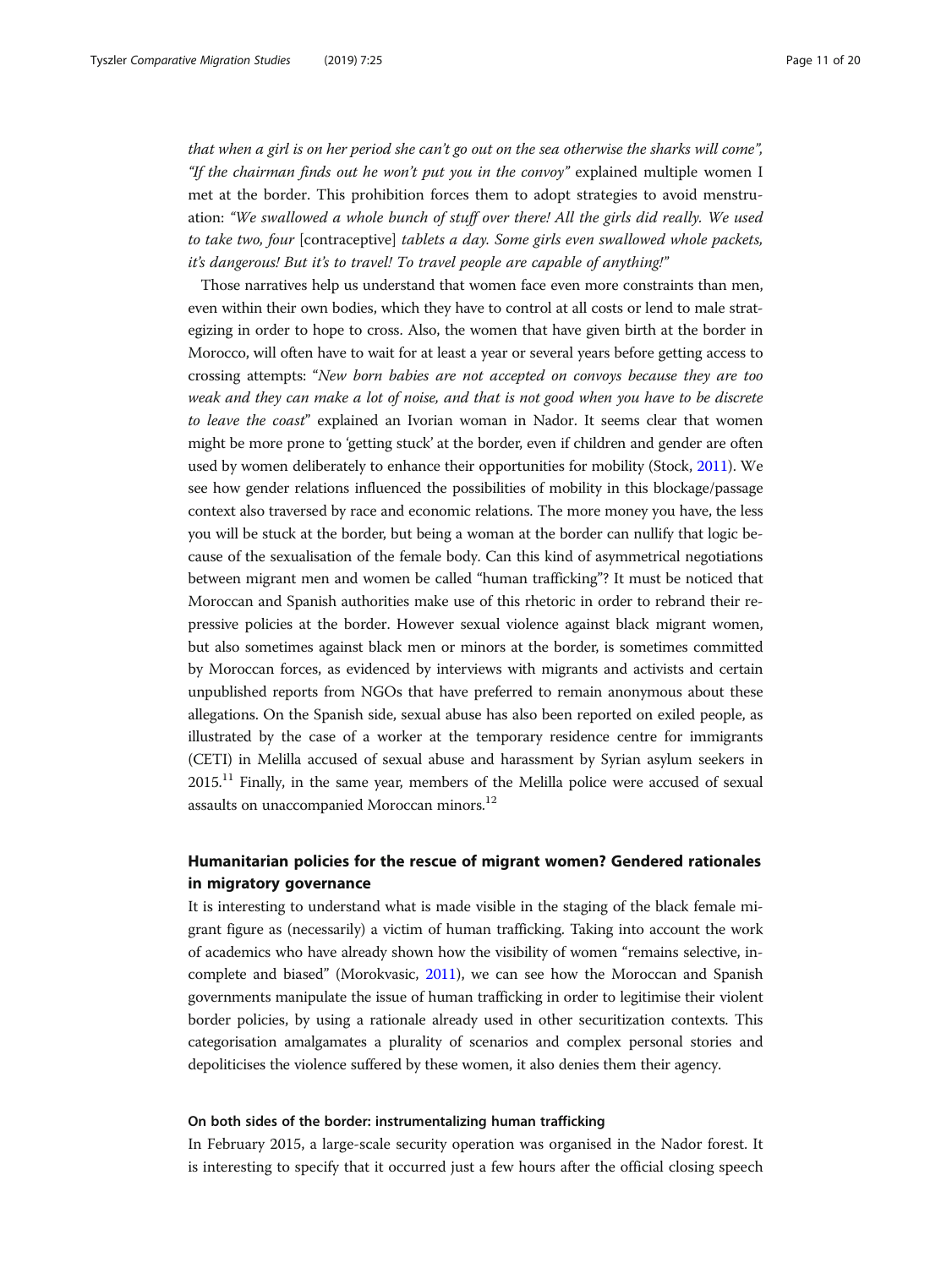of the first exceptional regularisation operation in Morocco, within the framework of the new migration policy. On February 10th, more than 1200 people were arrested in the forest of Gourougou, an important site for candidates to Europe, and taken to improvised detention sites in various Southern towns, outside all legal frameworks (CCSM and Tyszler, [2015;](#page-16-0) Üstübici, [2015](#page-19-0)). One day later, a statement by the Ministry of the Interior explained that it had proceeded to: "the release of a number of migrants, among which women and children, who had been forced to live in the forest by people smuggling and human trafficking networks". It warned: "similar operations [would be] systematically carried out in order to evacuate all the areas squatted by migrants planning on organising irregular emigration attempts" (Ministry of the Interior press release of 11 February 2015).

Without denying the existence of human trafficking in Morocco and at the Northern borders, it is important to notice the semantic shift that has taken place during the past few years, from "the fight against irregular migration" to "the fight against human trafficking". Mai [\(2014\)](#page-17-0) suggests that we must remain critical towards operations that fall under what he calls "sexual humanitarianism", which in actual fact operate towards restricting the mobility of migrant groups that are strategically essentialised and "othered" as "pure" victims of oppression and sexual exploitation. Looking at the February 2015 raid, very few women and children were counted among the 1200 people arrested. More importantly, no actions were taken by the authorities to either identify or protect potential victims of human trafficking.

On the Spanish side, in Ceuta and Melilla, despite the existence of a protocol to "detect human trafficking victims", the protection of migrant women identified as potential victims of human trafficking seems to exist only as a discourse as no specific measures are taken.

"The police don't want to transfer all the women victim of human trafficking to the peninsula because they fear it will become a pull factor" explains the head of the Melilla temporary migrant centre in 2015. Yet, according to him "all the Sub-Saharan women are human trafficking victims, 99%", and this is repeatedly stated in the press and reckoned as "modern slavery".<sup>13</sup> This may be part of the border spectacle, "these various moments and forms of production and of the power-knowledge networks that constitute the border regime and give rise to their public image." (De Genova, Mezzadra, & Pickles, [2015,](#page-17-0) p. 68). Here, the authorities are producing two racist and sexist stereotypical figures: the "Sub-Saharan woman-victim of trafficking" versus the "Sub-Saharan male-trafficker".

On both sides of the border, the concept of human trafficking when linked to that of irregular migration, serves to criminalise migratory movements of the black African and to justify a certain management of the border, even beyond legal boundaries. No coherence can be found between discourse, law and practice: the said "victims of human trafficking" at this border receive no real protection in Morocco nor in the enclaves, nor are they automatically transferred to the Spanish peninsula (Tyszler, [2015](#page-18-0)). Recently, the Council of Europe's Group of Experts against Trafficking in Human Beings expressly urged Spanish authorities to improve identification protocols and assistance to potential victims of trafficking, notably minors, in Ceuta and Melilla (GRETA, [2018](#page-17-0)). The authorities pretend their policies would be "pro-women's rights", they absolve themselves of their responsibility in the violence perpetrated against Black people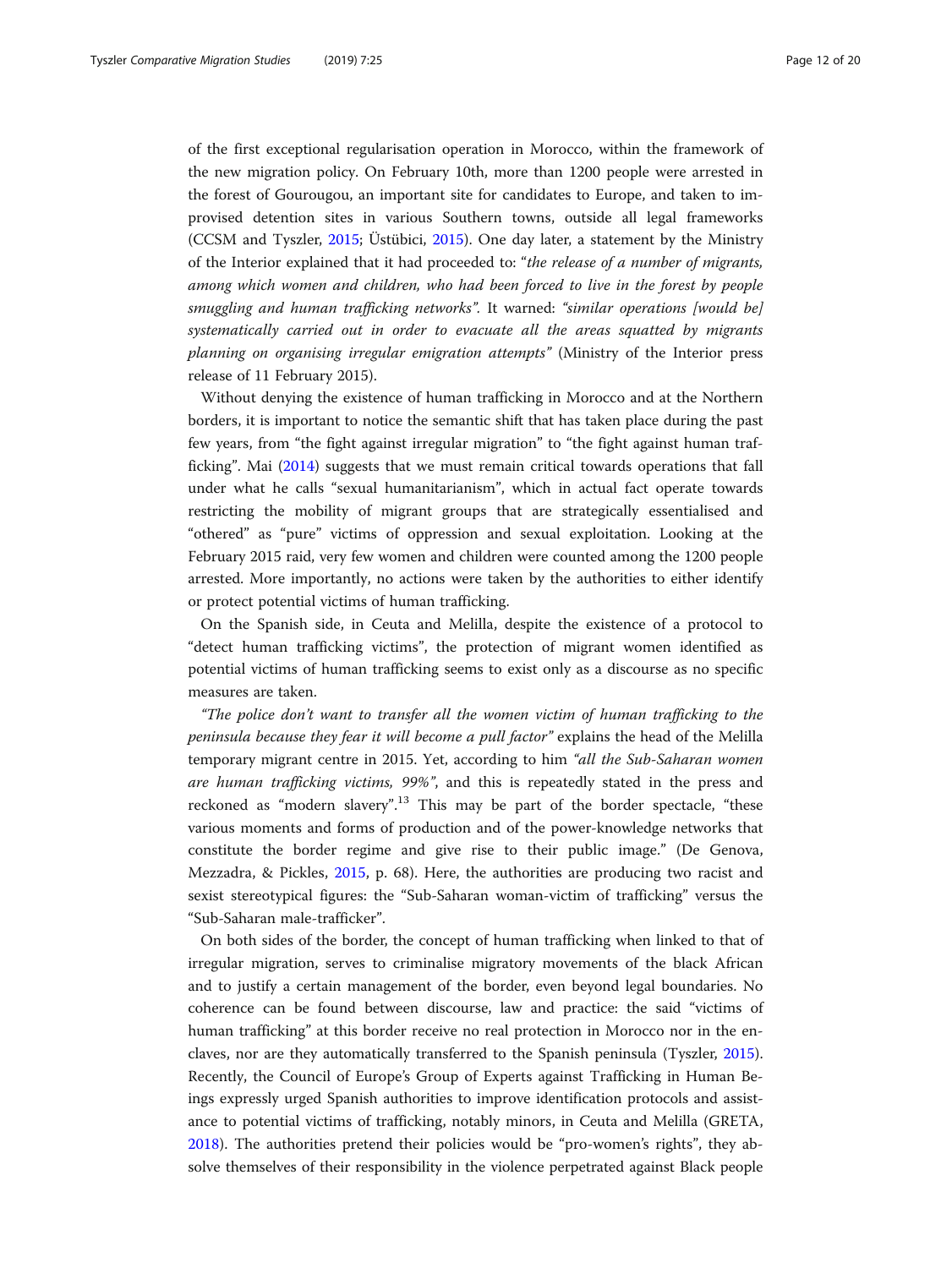in exile at the border, and notably against women stuck in these spaces surrounded by impunity.

# Dealing with their vulnerabilization: women as daily fighters at the borders

At the borders, "women's vulnerability" may be considered as a self-fulfilling prophecy (Merton, [1948](#page-18-0)), constructed in order to produce compassion, for political purposes. This concept, used as such, sees black female migrants only as passive victims of their own migration, naturally weak and already dominated by their black male counterparts, thus in need of liberation. According to Giorgia Serughetti who worked on the case of Nigerian women asylum-seekers in Italy, the separation of migrants into categories such as trafficked/smuggled or forced/voluntary, "derives from the application of rigid bureaucratic labels to increasingly fluid migratory identities, and from gendered and neo-colonial stereotypes that inform views of agency and vulnerability" (Serughetti, [2018](#page-18-0), p.16). Not only does this paternalistic model invisibilize the sexist and racist effects of State policies, but it also conceals the agency these women have (Butler, [2016](#page-16-0)). "I left on my own with my own money, I am a fighter, no one helped me. Everyone counts on me. We cope, we don't have a choice" explained Marlyse, a woman from Cameroon met on the border with her daughter in 2017. It is important to see the multiple forms of agency put in place when faced with increased border controls. The fieldwork alongside women taught me that they react in multiple ways in response to race and gender assignments that constrain their mobility: by resilience, such as those who accept sexual relations with chairmen to access a zodiac crossing – and here "to give in is not to consent" as Mathieu ([1985\)](#page-18-0) says referring to the material and psychological determinants of women's dominated consciousness. By the reappropriation of these assignments, such as the women who plan to arrive in the forest while already pregnant. Or by their circumvention, as some rare women "barrier shockers" have done, having tried a crossing mode considered masculine; or by some women that try to transcend the racial line of the border: "when you are light skinned, you can try to walk to the border disguised as a Moroccan with the veil, and you follow the crowd by praying that you will not be controlled" explained me a Guinean woman in Nador in 2017. Women perceive their female bodies as a handicap that will make them suffer doubly throughout their migration route, but at the same time it can constitute the tools of their survival and resistance strategy.

The women I met on the border condemn the specific violence that affects them and the additional efforts they have to make to cope with it. They state that they have to fight "twice as hard", as black and women, when faced with the obstacles to their mobility. Some of them also state having to fight "*twice as hard*", also in the sense that they have to fight for themselves but also for their child born on the way as a result of a partner-father "gone to find Europe on his own" or after a rape-related pregnancy.

"Women suffer more than men. He is on his own, so it is easier for him to cross. When I hear you have to climb over the barriers, but how do you do that when you have a child? It's more difficult for women, especially when you have a child. On the road you are always vulnerable (…) Men don't get raped like that, women always, it's unavoidable. (…) Women always suffer, always. We're a lot braver, we fight for ourselves and for our child. Men only fight for themselves. You have to fight for two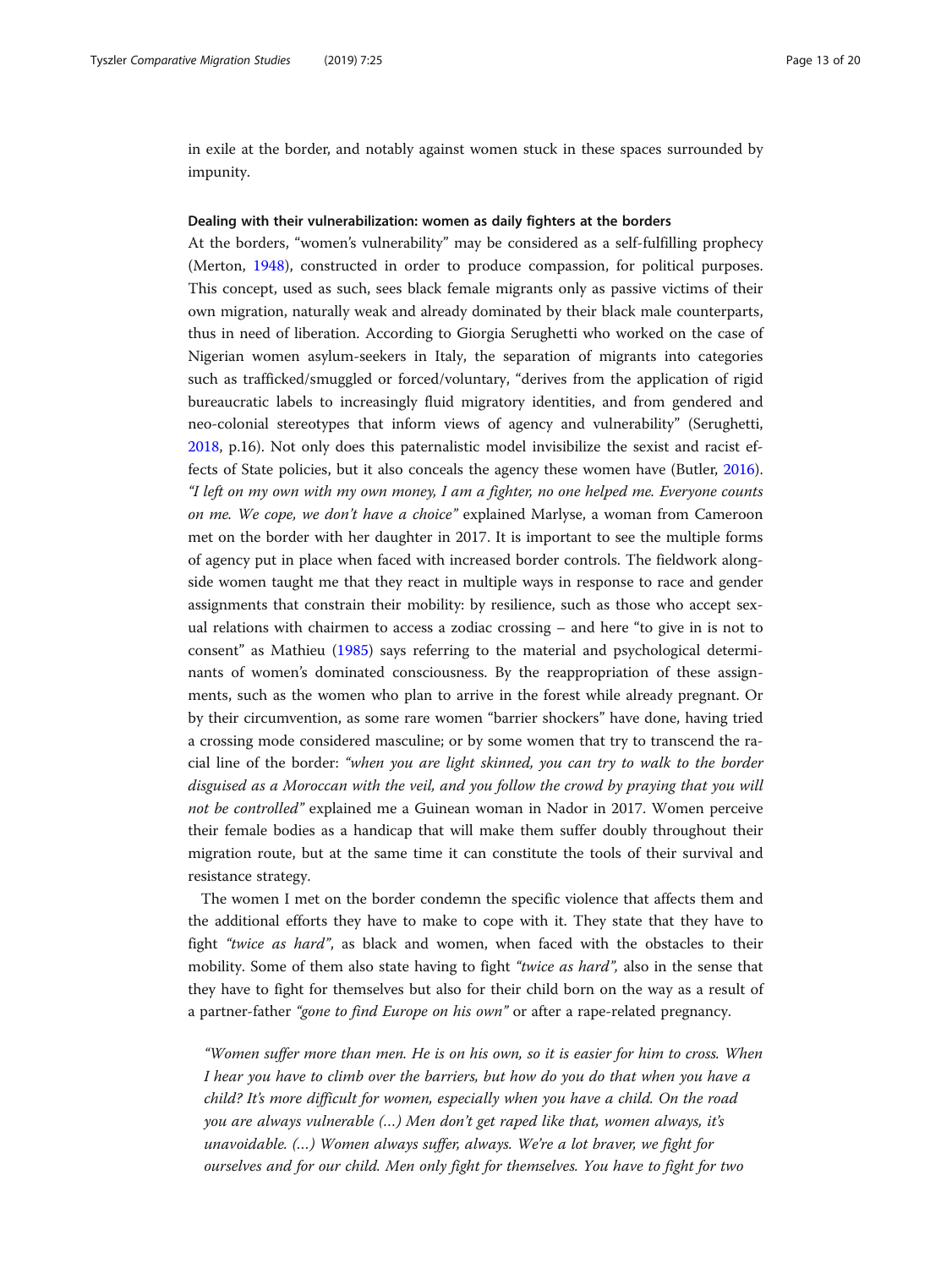people. He should be fighting for three people but he's decided to fight only for himself. To this date I still don't know where he is. So I'm here, with my child, I fight for her, I fight for myself, It's not easy but I have no choice. Many women are in this situation." Excerpt of an interview with a Congolese woman, Rabat, 2017.

As Butler ([2016](#page-16-0)) shows, any individual who makes a claim to resist different forms of government takes the risk of being exposed to suffering by engaging their body in the public space. Thus, black women at the borders can be considered as integral parts of the resistance taking place against racist and violent migration policies meant to protect Europe and anchored in the coloniality of power (Quijano, [2000\)](#page-18-0), but also against the violence coming from the Moroccan side where anti-black racism is rooted in pre-colonial history (El Hamel, [2012](#page-17-0)). Moreover, they fight the sexist and sexual violence reinforced by the securitization of the border but effective from their countries of origin and at every stage of their journey. Through their very presence at the border, they mark their will to wrest their freedom of movement.

# Conclusion

The intertwined effects of gender, race and border securitization policies are varied and complex. However, an enduring tendency can be identified on every level – States (discourses, policies), local (law enforcement agencies, civilians), micro-local (within the migrant population itself ) – to take advantage of certain women's presence and to control their mobility and sexuality. It seems clear that the externalisation of EU borders in Africa worsens the violence perpetrated against women seeking mobility throughout the migration process because it creates a continuum of spaces where black women have to resist and/or give in to relations of power of gender, race and class in order to cross securitized borders. The closing of borders, increasingly further away from actual European borders, make the migratory routes long and difficult for African women who could not apply for or obtain a visa. In their search for mobility, these women are therefore often forced to find a "protector" from the start or during their journey (Freedman, [2012;](#page-17-0) Freedman & Jamal, [2008\)](#page-17-0). This leads to an immediate loss of autonomy and independence for these women, who have to include a man in their migratory project in order to hope for some degree of security. Through the fieldwork, it appeared that the number of women who have been raped by soldiers or civilians, on their journey and during their time stuck on the border, is so significant that one cannot consider sexual violence as isolated or occasional but rather as systemic in the context of these hindered mobilities. "It is impossible to meet a Sub-Saharan woman who has travelled to Morocco and who hasn't suffered from sexual violence on the way or on the border. The rare women who have not been harmed are isolated cases" explains the medical agent of an ONG working with migrant women in Morocco. "That's the price women have to pay for traveling" normalize many of the migrant women I met to survive. Behind the dramatic confrontations representative of the "war on migrants" that take place on the barriers of Ceuta and Melilla, between Spanish/Moroccan soldiers and black migrant men, a "low intensity"<sup>14</sup> war, far less visible, is fought by a larger spectrum of actors, against black women in search of mobility. Simultaneously to the racist social order imposed on black people through a violent execution of migratory governance at the border, a gendered and sexual order seems to be perpetually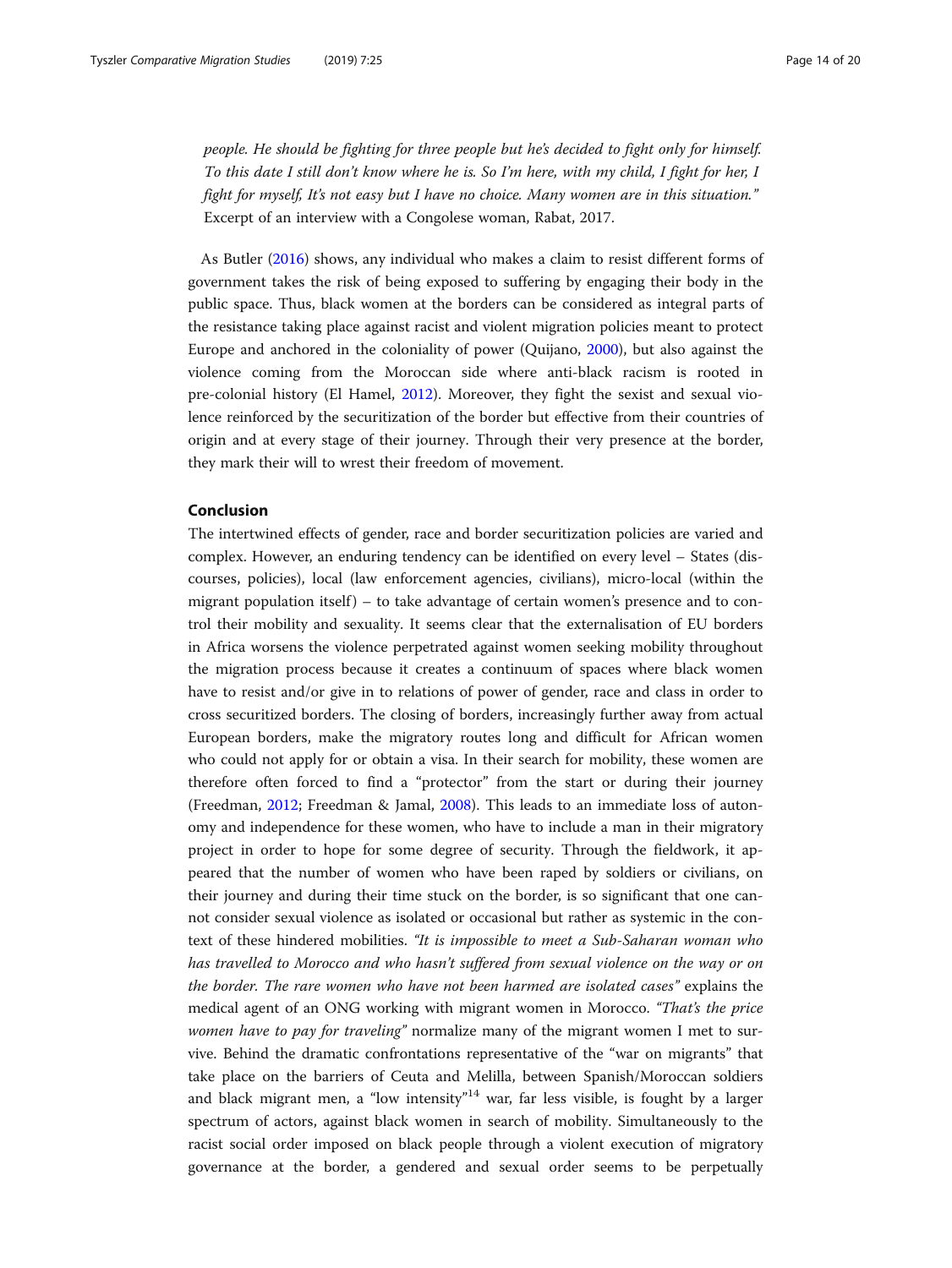reinstated there, reinforcing the masculine domination continuum. Moreover, it must be noticed that, in the space of a few years, the issue of controlling migratory movements and securing EU borders has appeared to become an important military-industrial complex (PorCausa, [2017;](#page-18-0) Akkerman, [2018\)](#page-16-0), which, like other military-industrial complexes, tends to reinforce violence against women (Michel, [1985](#page-18-0)), within a globalized capitalist system. According to Elsa Dorlin, "for some, the issue of defence does not cease when the moment of defined political mobilisation comes to an end, but is a continued lived experienced, a phenomenology of violence" (free translation of Dorlin, [2017](#page-17-0), p.17). Far from the figure of the passive victim, black women on the borders resist and use their ingenuity on a daily basis in order to face externalised EU border control policies and gender, race and class assignations. They fight back and persevere in their quest for mobility, in the hope that they too 1 day can say: "boza"<sup>15</sup>!

# Endnotes

<sup>1</sup>Gender is the social, historical and hierarchical construct created from the sexes of women and men. This concept is at the center of a double perspective of demand and social transformation. Scott, J.W. (2012). De l'utilité du genre, Paris, Fayard.

 $2$ We understand the term "race" as a social, historical and political relations of appropriation (Guillaumin, [1972](#page-17-0)). It refers to "a category used for critical analysis to designate and analyse racialisation processes, that is to say differentiation systems that are stigmatising or discriminating" Dorlin, E. (Ed.). (2009). Sexe, race, classe. Pour une épistémologie de la domination, Paris, Presses universitaires de France (p.15).

<sup>3</sup>A certain number of people having tried to work on migratory topics have been evicted from Morocco or prevented from entering. See for instance members of Amnesty International's case in 2015: [https://www.lemonde.fr/afrique/article/2015/06/](https://www.lemonde.fr/afrique/article/2015/06/12/le-maroc-expulse-des-experts-d-amnesty-international_4653314_3212.html) [12/le-maroc-expulse-des-experts-d-amnesty-international\\_4653314\\_3212.html](https://www.lemonde.fr/afrique/article/2015/06/12/le-maroc-expulse-des-experts-d-amnesty-international_4653314_3212.html)

<sup>4</sup>The direct repression on the borders of Ceuta and Melilla, by the Guardia civil, in collaboration with their Moroccan counterparts, violates the European Convention on Human Rights and the Geneva Convention in so far as they constitute collective deportations. Spain has been condemned for this practice by the European Court of Human Rights (see: CEDH, 3 octobre 2017, N.D. et N.T. c. Espagne, req. n° 8675/15 et 8697/15) as well as the UN.

<sup>5</sup>While not all deaths at the Moroccan -Spanish border have been documented, examples include the 11 gunshot deaths and hundreds of wounded in 2005 at the borders of Ceuta and Melilla; the death of a Cameroonian national as a result of violence by Moroccan soldiers in 2013, which gave rise to "Campaign No. 9" against border violence; the 15 deaths (at least) in Tarajal (Ceuta) in 2014 due to the use of riot control equipment by the Guardia civil.

<sup>6</sup>Ramajo, J. ([2015\)](#page-18-0). España, denunciada ante la ONU por discriminación racial en la frontera con Marruecos., El Diario. [https://www.eldiario.es/andalucia/discrminacion](https://www.eldiario.es/andalucia/discrminacion-racial_0_402110096.html)[racial\\_0\\_402110096.html](https://www.eldiario.es/andalucia/discrminacion-racial_0_402110096.html)

<sup>7</sup>Despite the greater proportion of violence on migrants from Central and West Africa, some cases of serious violence have been reported on other nationals: such as the case of the young Moroccan Hayat, shot dead by the Moroccan Royal Navy in September 2018: [https://ledesk.ma/2018/09/26/](https://ledesk.ma/2018/09/26/go-fast-mitraille-par-la-marine-royale-le-deces-dune-jeune-femme-de-22-ans-atteste/)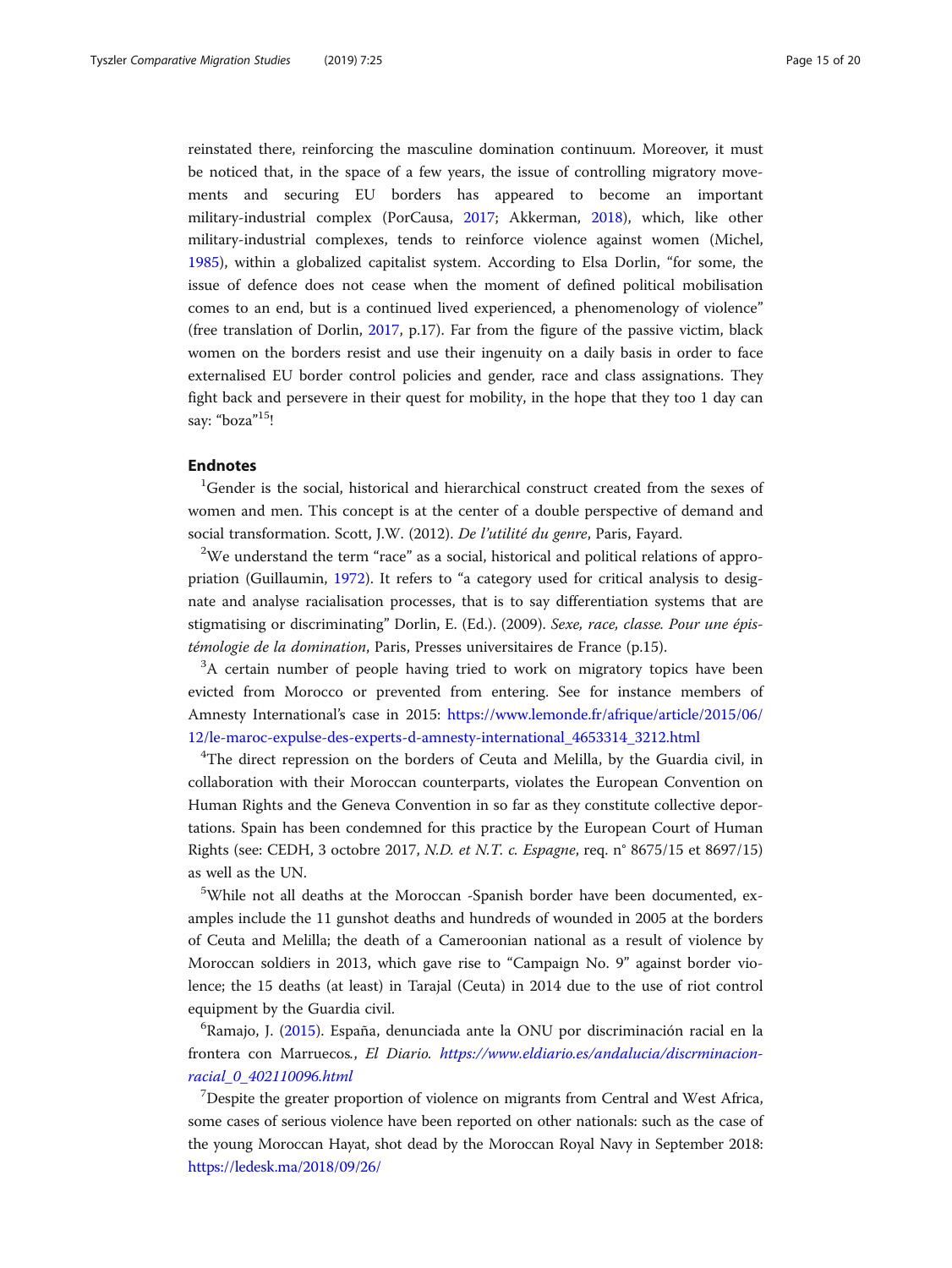[go-fast-mitraille-par-la-marine-royale-le-deces-dune-jeune-femme-de-22-ans-atteste/](https://ledesk.ma/2018/09/26/go-fast-mitraille-par-la-marine-royale-le-deces-dune-jeune-femme-de-22-ans-atteste/). Police violence against isolated Moroccan minors is also regularly reported in Melilla, see the report of the collective Harraga published in 2016 (online).

<sup>8</sup>In this context, the "chairman" or "thiaman" appoints a camp leader in the surrounding forests of the enclaves of Ceuta and Melilla, where candidates for border crossing are gathered. They are the ones who draw up the lists of people who board each "convoy" that will go to sea. Chairmen are often "former migrants" who tried the passage themselves. They often end up doing it again, when the business goes bad or when they are tired and want to go to Europe.

<sup>9</sup>The price of crossing by zodiac varies depending on the terms and the destination (enclaves or peninsula). The price of crossing hidden in a vehicle to enter an enclave can be double/triple that of a zodiac crossing, as it is less risky and takes less time. Attempting to cross through the barriers is "free" in financial terms.

<sup>10</sup>Women who have higher economic capital can attempt to cross by hiding in vehicles.

 $11$ See: <https://www.elmundo.es/sociedad/2016/02/24/56cde18122601daf4d8b469a.html>

 $12$ See: [https://elpais.com/politica/2015/10/20/actualidad/1445333188\\_241964.html](https://elpais.com/politica/2015/10/20/actualidad/1445333188_241964.html)

<sup>13</sup>See for instance the article of May 2018 untitled "More than 90% of migrant women arriving in Ceuta come under a trafficking network": [https://www.ceutaactuali](https://www.ceutaactualidad.com/articulo/inmigracion/mas-90-mujeres-migrantes-llegan-ceuta-vienen-red-trata/20180527103618066208.html) [dad.com/articulo/inmigracion/mas-90-mujeres-migrantes-llegan-ceuta-vienen-red-trata/](https://www.ceutaactualidad.com/articulo/inmigracion/mas-90-mujeres-migrantes-llegan-ceuta-vienen-red-trata/20180527103618066208.html) [20180527103618066208.html](https://www.ceutaactualidad.com/articulo/inmigracion/mas-90-mujeres-migrantes-llegan-ceuta-vienen-red-trata/20180527103618066208.html)

<sup>14</sup>The concept of low intensity war associated to violence against women have been used by feminists as Rita L. Segato, notably in South America notably to analyse feminicides. The french sociologist Jules Falquet also uses it in her work on violence against women in times of war and peace, in the context of neoliberal globalisation.

 $15\text{°}$ Boza" is the expression used by central and West African migrants attempting to reach Europe when they manage to cross the border. The term is thought to come from Wolof or Bambara according to different explanations.

#### Abbreviations

NGO: Non-governmental organization

# Acknowledgements

I thank the participants of this research and particularly the people in migration who shared their stories and points of view with me. I am grateful for very useful comments on earlier versions of this article provided by the guest editors of this Special Issue and by the reviewers of the journal. I also thank Jane Freedman for her proofreading; Nora El Qadim and Inka Stock for their goodwill that led me to propose this article.

#### Funding

Not applicable.

# Availability of data and materials

Data sharing is not applicable to this article as no quantitative datasets were generated during the study. The qualitative datasets are not publicly available for the respect and protection of the research subjects.

#### Authors' contributions

The author was the sole person involved in researching and writing. The author read and approved the final manuscript.

#### Ethics approval and consent to participate

All participants were informed about the nature of the research. I uphold high ethical standards while conducting it and took elaborate measures to ensure anonymity and confidentiality of participants' information.

#### Consent for publication

Not applicable.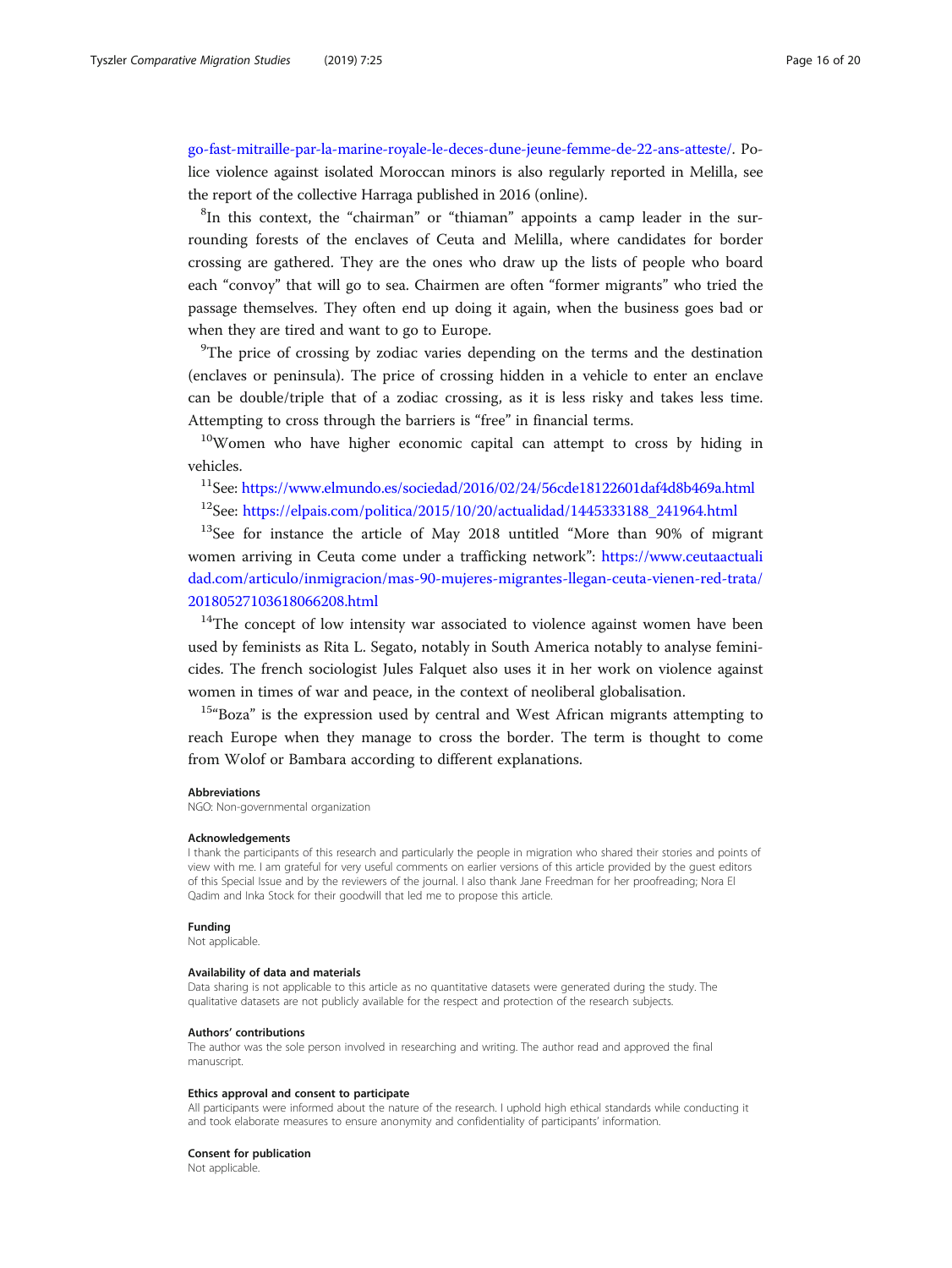#### <span id="page-16-0"></span>Competing interests

The author declares that she has no competing interests.

# Publisher's Note

Springer Nature remains neutral with regard to jurisdictional claims in published maps and institutional affiliations.

# Received: 28 August 2018 Accepted: 20 February 2019 Published online: 18 June 2019

### References

- Acosta-Sanchez, M. (2014). Melilla: Fronteras terrestres, vallas y tierra de nadie [Melilla: Land borders, fences and no man's land]. Revista Electrónica de Estudios Internacionales. https://doi.org/10.17103/reei.28.07.
- AFVIC/Cimade. (2005). Refoulements et expulsions massives de migrants et demandeurs d'asile [Push back and mass expulsions of migrants and asylum seekers]. Retrieved from http://atmf.org/Recit-d-unemission-de-l-AFVIC-et.
- Akkerman, M. (2018). Expanding the fortress. The policies, the profiteers and the people shaped by EU's border externalisation programme. Retrieved from https://www.tni.org/en/node/24130?content\_language=en.
- ALECMA (2016). Rapport d'enquête sur le travail des femmes domestiques subsahariennes au Maroc [Survey report on the work of sub-Saharan women domestic workers in Morocco]. Rabat: [https://docplayer.fr/68120640-Alecma-association-lumiere-sur-l](https://docplayer.fr/68120640-Alecma-association-lumiere-sur-l-emigration-au-maroc-rapport-d-enquete-sur-letravail-des-femmes-domestiques-subsahariennes-au-maroc.html)[emigration-au-maroc-rapport-d-enquete-sur-letravail-des-femmes-domestiques-subsahariennes-au-maroc.html](https://docplayer.fr/68120640-Alecma-association-lumiere-sur-l-emigration-au-maroc-rapport-d-enquete-sur-letravail-des-femmes-domestiques-subsahariennes-au-maroc.html).
- Alioua, M. (2011). L'étape marocaine des transmigrants subsahariens en route vers l'Europe: l'épreuve de la construction des réseaux et de leurs territoires [The Moroccan stage of the sub-Saharan transmigrants on the way of Europe: The ordeal of building networks and their territories]. Thèse de sociologie. Université Toulouse II Le Mirail. [https://tel.archives-ouvertes.fr/](https://tel.archives-ouvertes.fr/tel-00639285) [tel-00639285](https://tel.archives-ouvertes.fr/tel-00639285).
- Alioua, M., Ferrié, J.-N., & Reifeld, H. (Eds.) (2017). La nouvelle politique migratoire marocaine [The new Moroccan migration policy]. Retrieved from http://www.kas.de/wf/doc/kas\_51242-1522-1-30.pdf?180124171336
- AMDH Nador. (2015). Rapport Sur la situation des subsahariens à Nador [Report on the situation of sub-Saharan Africans in Nador]. Retrieved from http://www.pnpm.ma/wp-content/uploads/2017/04/rapport-migration-2015-AMDH-Nador-1.pdf.
- AMERM (2008). L'immigration subsaharienne au Maroc: Analyse socio-économique [Sub-Saharan immigration in Morocco: socioeconomic analysis]. Retrieved from http://amerm.ma/wp-content/uploads/2014/02/Del'afrique-subsaharienne-au-Maroc-Les-réalites-de-la-migration-irregulière.pdf.
- Amnesty International (2018). Maroc. Des milliers de réfugiés et de migrants subsahariens sont visés par Une répression illégale continue [Morocco: Relentless crackdown on thousands of sub-Saharan migrants and refugees is unlawful]. Retrieved from [https://www.amnesty.org/fr/latest/news/2018/09/morocco-relentless-crackdown-on-thousands-of-sub-saharan-migrants](https://www.amnesty.org/fr/latest/news/2018/09/morocco-relentless-crackdown-on-thousands-of-sub-saharan-migrants-and-refugees-is-unlawful/)[and-refugees-is-unlawful/.](https://www.amnesty.org/fr/latest/news/2018/09/morocco-relentless-crackdown-on-thousands-of-sub-saharan-migrants-and-refugees-is-unlawful/)
- Andersson, R. (2014). Illegality, Inc.: Clandestine migration and the business of bordering Europe. Oakland: University of California Press.
- Andrijasevic, R. (2007). Beautiful dead bodies: Gender, migration and representation in anti-trafficking campaigns. Feminist Review, 86(1), 24–44. https://doi.org/10.1057/palgrave.fr.9400355.
- APDHA. (2018). Derechos humanos en la Frontera Sur [Human rights on the southern border]. Retrieved from [https://www.](https://www.apdha.org/media/informe-frontera-sur-2018-web.pdf) [apdha.org/media/informe-frontera-sur-2018-web.pdf](https://www.apdha.org/media/informe-frontera-sur-2018-web.pdf).
- Artigas, X., Ortega, X., & Serra, M. (2016). Tarajal: Desmontando la impunidad en la Frontera Sur [Tarajal: Dismantling impunity on the southern border]. [Video file]. Retrieved from [https://www.documentamadrid.com/documentamadrid16/es/ficha/](https://www.documentamadrid.com/documentamadrid16/es/ficha/pelicula/tarajal-desmontando-la-impunidad-enla-frontera-sur/) [pelicula/tarajal-desmontando-la-impunidad-enla-frontera-sur/.](https://www.documentamadrid.com/documentamadrid16/es/ficha/pelicula/tarajal-desmontando-la-impunidad-enla-frontera-sur/)
- Barros, L., Lahlou, M., Escoffier, C., Pumares, P., & Ruspini, P. (2002). L'immigration irrégulière subsaharienne à travers et vers le Maroc [Sub-Saharan irregular immigration through and to Morocco]. Cahiers des migrations Internationales, 54. Genève: Bureau International du Travail.
- Basham, V. M., & Vaughan-Williams, N. (2013). Gender, race and border security practices: A profane Reading of 'muscular liberalism'. The British Journal of Politics and International Relations, 15(4), 509–527. https://doi.org/10.1111/j.1467-856X.2012.00517.x.
- Bigo, D. (2008). Le "phagocytage" des questions de migration et de libre circulation en Europe par les enjeux de sécurité? [the "engulfment" of migration and free movement issues in Europe by security issues?]. Migrations Société, 116(2), 73–84.
- Blondeau, C. (2002). La boucherie: Un lieu d'innocence? [The butchery: a place of innocence?]. Ethnographiques.org, 2.
- Butler, J. (2016). Rethinking vulnerability and resistance. In J. Butler, Z. Gambetti, & L. Sabsay (Eds.), Vulnerability in resistance, (pp. 12–27). Durham: Duke University Press.
- Carrión, A., Kheireddine, A., & Zirari, M. (2015). Traite des femmes et des enfants au Maroc [Trafficking in women and children in Morocco]. Retrieved from [http://maghreb.unwomen.org/fr/ressources-medias/publications/2015/03/la-traite-des-femmes](http://maghreb.unwomen.org/fr/ressources-medias/publications/2015/03/la-traite-des-femmes-et-des-enfants-au-maroc)[et-des-enfants-au-maroc.](http://maghreb.unwomen.org/fr/ressources-medias/publications/2015/03/la-traite-des-femmes-et-des-enfants-au-maroc)
- CCSM & GADEM (2015). Note d'information Conjointe CCSM GADEM Sur les déplacements et les détentions arbitraires de migrants au Maroc à la suite des rafles du 10 février 2015 [Information note on the arbitrary displacement and detention of migrants in Morocco following the 10th of February raids. Retrieved from [http://loujna-tounkaranke.org/wp-content/](http://loujna-tounkaranke.org/wp-content/uploads/2018/03/20150219_-_NoteCCSM_GADEM_detention_migrants-VF-2.pdf) [uploads/2018/03/20150219\\_-\\_NoteCCSM\\_GADEM\\_detention\\_migrants-VF-2.pdf.](http://loujna-tounkaranke.org/wp-content/uploads/2018/03/20150219_-_NoteCCSM_GADEM_detention_migrants-VF-2.pdf)
- Cimade. (2004). La situation alarmante des migrants subsahariens en transit au Maroc et les conséquences des politiques européennes [The alarming situation of sub-Saharan migrants in transit in Morocco and the consequences of European policies]. Retrieved from <https://www.lacimade.org/wp-content/uploads/2009/03/rapportMarocCimade.pdf>.
- Collyer, M. (2007). In-between places: Trans-Saharan transit migrants in Morocco and the fragmented journey to Europe. Antipode, 39(4), 668–690. https://doi.org/10.1111/j.1467-8330.2007.00546.x.
- Cortés, A. (2018). Violencia de género y Frontera: Migrantes centroamericanas en México hacia los EEUU [Gender-based violence and border: Central American migrants in Mexico heading to the US]. European Review of Latin American and Caribbean Studies. https://doi.org/10.18352/erlacs.10321.
- Cossée, C., Miranda, A., Ouali, N., & Djaouida, S. (2012). Le genre au coeur des migrations [Gender at the heart of migration]. Paris: Editions Petra.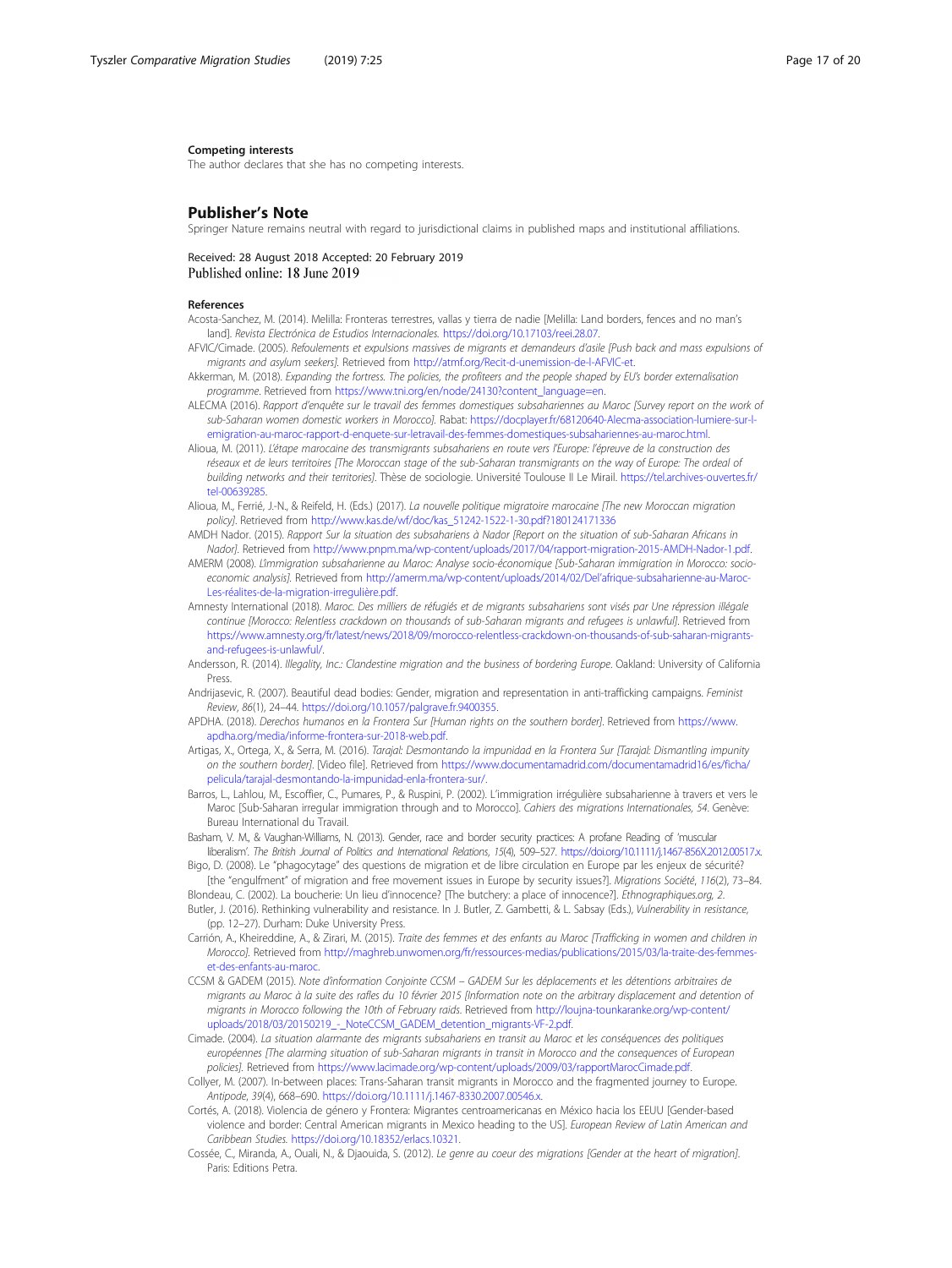<span id="page-17-0"></span>Crenshaw, K. (1991). Mapping the margins: Intersectionality, identity politics, and violence against women of color. Stanford Law Review, 43(6), 1241–1299. https://doi.org/10.2307/1229039.

- Darley, M. (2006). Le statut de la victime dans la lutte contre la traite des femmes [the status of the victim in combating trafficking in women]. Critique Internationale, 30(1), 103–122. https://doi.org/10.3917/crii.030.0103.
- De Genova, N., Mezzadra, S., & Pickles, J. (Eds.) (2015). New keywords: Migration and borders. Cultural Studies, 29(1), 55–87. De Haas, H. (2005). Morocco: From emigration country to Africa's migration passage to Europe. Retrieved from [https://www.](https://www.migrationpolicy.org/article/morocco-emigration-country-africas-migration-passage-europe)

[migrationpolicy.org/article/morocco-emigration-country-africas-migration-passage-europe.](https://www.migrationpolicy.org/article/morocco-emigration-country-africas-migration-passage-europe) De Haas, H. (2007). The myth of invasion-irregular migration from West Africa to the Maghreb and the European union. Oxford:

- International Migration Institute, University of Oxford. Dorlin, E. (2017). Se défendre. Une philosophie de la violence [Self defence. A philosophy of violence]. Paris: La Découverte.
- El Hamel, C. (2012). Black Morocco. A history of slavery, race, and Islam. Cambridge University Press. [https://doi.org/10.1017/](https://doi.org/10.1017/CBO9781139198783) [CBO9781139198783](https://doi.org/10.1017/CBO9781139198783).
- El Qadim, N. (2010). La politique migratoire européenne vue du Maroc: contraintes et opportunités [Confronting European Migration Policy: Dealing with Constraints and Finding Opportunities ? The Case of Morocco]. Politique Européenne, 31, 91–118. [https://doi.org/10.3917/poeu.031.0091.](https://doi.org/10.3917/poeu.031.0091)
- Escoffier, C. (2006). Communautés d'itinérance et savoir-circuler des transmigrant-e-s au Maghreb. [Itinerant communities and the ability to move of transmigrants in Maghreb]. Retrieved from <https://tel.archives-ouvertes.fr/tel-00085929>.
- Falcón, S. (2006). "National security" and the violation of women: Militarized border rape at the US-México border. In INCITE, Color of violence: The incite! Anthology, (pp. 119–129). Cambridge: South End Press.
- Ferrer-Gallardo, X. (2008). The Spanish–Moroccan border complex: Processes of geopolitical, functional and symbolic rebordering. Political Geography, 27(3), 301–321.
- Freedman, J. (2004). Introduire le genre dans le débat Sur l'asile politique. L'insécurité croissante pour les femmes réfugiées en Europe [gendering the political asylum debate. Growing insecurity for refugee women in Europe]. Les cahiers du CEDREF. Centre d'enseignement, d'études et de recherches pour les études féministes, 12, 61–80.
- Freedman, J. (2012). Analysing the gendered insecurities of migration: A case study of female sub-Saharan african migrants in Morocco. International Feminist Journal of Politics, 14(1), 36–55. <https://doi.org/10.1080/14616742.2011.631281>.
- Freedman, J. (2016). Engendering security at the Borders of Europe: Women migrants and the Mediterranean 'crisis. Journal of Refugee Studies, 29(4). https://doi.org/10.1093/jrs/few01.
- Freedman, J. & Jamal B. (2008). Violence à l'égard des femmes migrantes et réfugiées dans la région Euromed Niolence against migrant and refugee women in the Euromed region]. Retrieved from [https://docs.euromedwomen.foundation/files/ermwf](https://docs.euromedwomen.foundation/files/ermwf-documents/5118_1.21.violenceal)[documents/5118\\_1.21.violenceal'egarddesfemmesmigrantes.pdf.](https://docs.euromedwomen.foundation/files/ermwf-documents/5118_1.21.violenceal)
- Fronteras C. (2017). Tras la Frontera [Across the border]. Retrieved from [https://caminandofronteras.files.wordpress.com/2017/](https://caminandofronteras.files.wordpress.com/2017/05/ccf-itlf-arte-final-web.pdf) [05/ccf-itlf-arte-final-web.pdf](https://caminandofronteras.files.wordpress.com/2017/05/ccf-itlf-arte-final-web.pdf).
- Gabrielli, L. (2015). Réccurrence de la crise frontalière: l'exception permanente en Espagne [Recurring border crises: Permanent exception in Spain]. Cultures & Conflits, (99-100), 75–98. https://doi.org/10.4000/conflits.19091.
- GADEM (2007). La chasse aux migrants aux frontières Sud de l'Europe [The hunt for migrants at Europe's southern borders]. Retrieved from http://www.gadem-asso.org/la-chasse-aux-migrants-aux-frontieres-sud-deleurope/
- GADEM (2018). Coûts et blessures [Costs and injuries]. Retrieved from [https://www.lacimade.org/wp-content/uploads/2018/10/](https://www.lacimade.org/wp-content/uploads/2018/10/20180927_GADEM_Couts_et_blessures.pdf) [20180927\\_GADEM\\_Couts\\_et\\_blessures.pdf](https://www.lacimade.org/wp-content/uploads/2018/10/20180927_GADEM_Couts_et_blessures.pdf).
- GRETA (2018). Report concerning the implementation of the council of Europe convention on action against trafficking in human beings by Spain. Retrieved from https://rm.coe.int/greta-2018-7-frg-esp-en/16808b51e0.
- Guillaumin, C. (1972). L'idéologie raciste [The racist ideology]. Paris: Gallimard.

Guillemaut, F. (2008). Mobilité internationale des femmes, échange économico-sexuel et politiques migratoires: la question du "trafic" [International mobility of women, economic and sexual exchange and migration policies: The issue of "trafficking"]. Les cahiers du CEDREF, 16, 147–168.

Human Rights Watch. (2014). Abused and expelled. Ill-treatment of sub-Saharan African migrants in Morocco. Retrieved from [https://www.hrw.org/report/2014/02/10/abused-and-expelled/ill-treatment-sub-saharan-african-migrants-morocco.](https://www.hrw.org/report/2014/02/10/abused-and-expelled/ill-treatment-sub-saharan-african-migrants-morocco)

- Jakšić, M. (2008). Figures de la victime de la traite des êtres humains: de la victime idéale à la victime coupable [Figures of the victim of human trafficking: From the ideal victim to the guilty victim]. Cahiers Internationaux de Sociologie, 124(1), 127–146. https://doi.org/10.3917/cis.124.0127.
- Kastner, K. (2010). Moving relationships: Family ties of Nigerian migrants on their way to Europe. African and Black Diaspora: An International Journal, 3(1), 317–351.
- Kergoat, D. (2009). Dynamique et consubstantialité des rapports sociaux [dynamics and consubstantiality of social relations]. In E. Dorlin (Ed.), Sexe, race, classe. Pour Une épistémologie de la domination [Sex, race, class. For an epistemology of domination]. Paris: Presses Universitaires de France.
- Khachani, M. (2008). La migration clandestine au Maroc [Clandestine migration in Morocco] (CARIM-AS 2008/50). Retrieved from http://cadmus.eui.eu/bitstream/handle/1814/10094/CARIM\_AS%26N\_2008\_50.pdf?sequence=1.
- Kobelinsky, C. (2017). Exister au risque de disparaître. Récits Sur la mort pendant la traversée vers l'Europe [existing at risk of disappearing. Narratives on death during border crossing]. Revue Européenne des Migrations Internationales, 33(2), 115–131.
- Laacher, S. (2010). De la violence à la persécution, femmes Sur la route de l'exil [From violence to persecution, women on the road to exilel. Paris: La Dispute.
- Lahlou, M. (2005). Les migrations irrégulières entre le Maghreb et l'Union européenne: Évolutions récentes. [Irregular migration between the Maghreb and the European Union: Recent developments] (Rapport de recherche 2005/03). Retrieved from http://cadmus.eui.eu/bitstream/handle/1814/6278/CARIMRR\_2005\_03.pdf?sequence=1
- Mai, N. (2014). Between embodied cosmopolitism and sexual humanitarianism: The fractal mobilities and subjectivities of migrants working in the sex industry. In V. Baby-Collins, & L. Anteby (Eds.), Borders, mobilities and migrations, perspectives from the Mediterranean in the twenty-first century, (pp. 175-192). Brussels: Peter Lang
- Makaremi, C. (2008). Participer en observant. Étudier et assister les étrangers aux frontières. [Participate by observing. Study and assist foreigners at borders]. In D. Fassin, & B. Alban (Eds.), Les politiques de l'enquête. Epreuves ethnographiques. Paris: La Découverte. https://doi.org/10.1111/j.1469-8676.2009.00093\_5.x.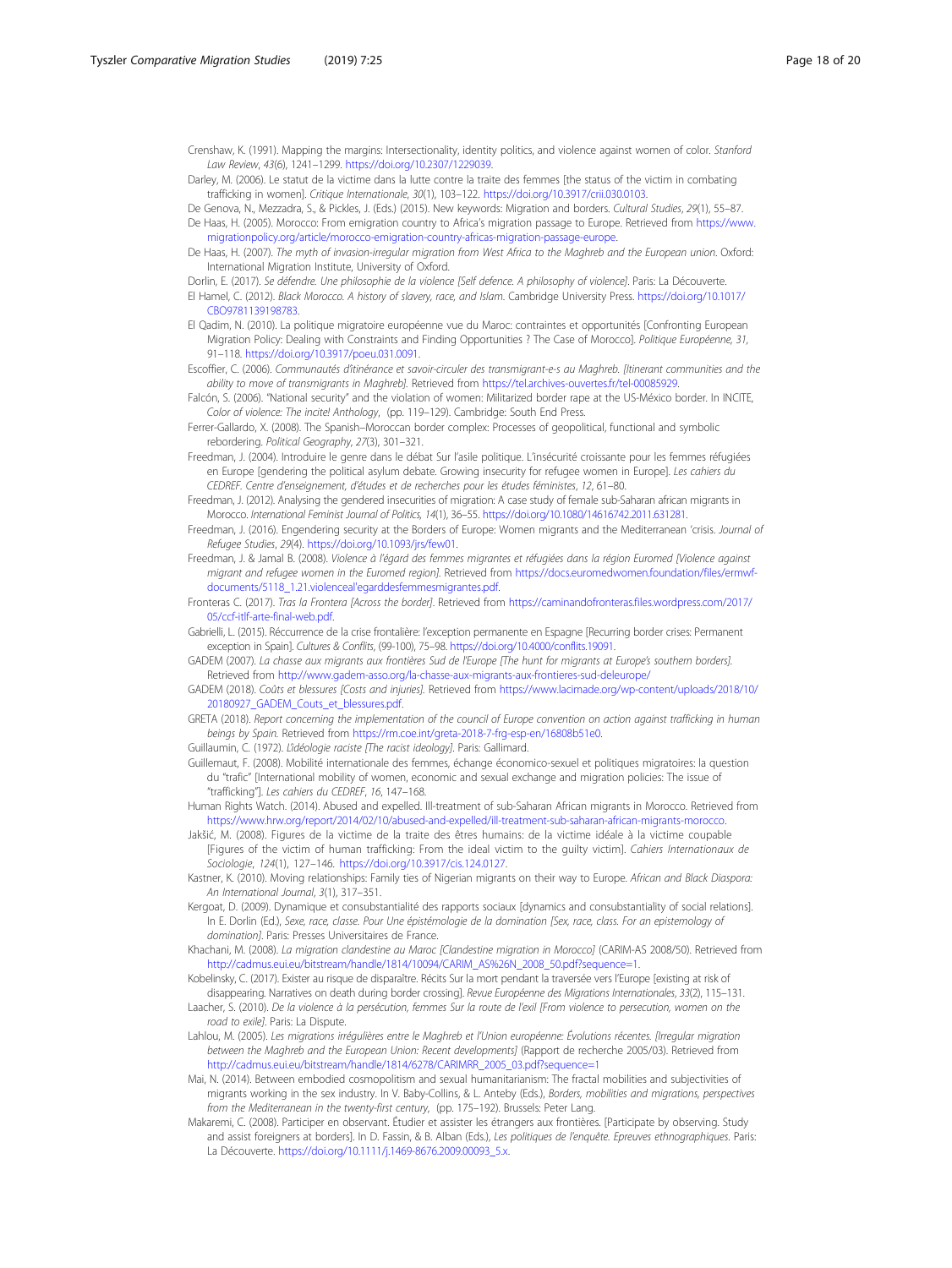<span id="page-18-0"></span>Malinowski, B. (1922). Argonauts of the Western Pacific: An account of native enterprise and adventure in the archipelagoes of Melanesian New Guinea. London: Routledge and Kegan Paul.

- Mathieu, N.-C. (Ed.) (1985). L'Arraisonnement des femmes. Essais en anthropologie des sexes [The policing of women. Essays in anthropology of the sexes]. Paris: EHESS.
- Médecins Sans Frontières (2010). Violence sexuelle et migration: la réalité cachée des femmes subsahariennes arrêtées au Maroc Sur la route de l'Europe [Sexual violence and migration: The hidden reality of sub-Saharan women arrested in Morocco on the road to Europe]. Retrieved from [https://www.msf.fr/sites/default/files/d87b284fadac0af3475](https://www.msf.fr/sites/default/files/d87b284fadac0af3475f1f92bce47b3c.pdf) [f1f92bce47b3c.pdf](https://www.msf.fr/sites/default/files/d87b284fadac0af3475f1f92bce47b3c.pdf).
- Médecins Sans Frontières (2013). Violences, vulnérabilités et migration: bloqués aux portes de l'Europe. Un rapport sur les migrants subsahariens en situation irrégulière au Maroc. [Violence, vulnerability and migration: blocked at the gates of Europe. A report on sub-Saharan migrants in an irregular situation in Morocco] Rabat: MSF Spain [https://www.msf.fr/](https://www.msf.fr/sites/default/files/informemarruecos2013_fr_0.pdf) [sites/default/files/informemarruecos2013\\_fr\\_0.pdf.](https://www.msf.fr/sites/default/files/informemarruecos2013_fr_0.pdf)

Merton, R. K. (1948). The self-fulfilling prophecy. The Antioch Review, 8(2), 193–210.

- Michel, A. (1985). Le complexe militaro-industriel et la violence à l'égard des femmes [The military-industrial complex and violence against women]. Nouvelles questions Féministes, 11–12, 9–73.
- Migreurop (2007). Guerre aux migrants. Le livre noir de Ceuta et Melilla [War on migrants. The black book of Ceuta and Melilla]. Paris: Syllepse.
- Migreurop (2009). Atlas des migrants en Europe. Géographie critique des politiques migratoires [Atlas of migrant flow in Europe. Critical geography of migration policies]. Paris: Armand Collin.
- Migreurop (2012). Atlas des migrants en Europe. Géographie critique des politiques migratoires. [Atlas of migration in Europe. A critical geography of migration policies] (2nd ed.). Paris: New Internationalist.

Migreurop (2017). Atlas des migrants en Europe. Approche critique des politiques migratoires [Atlas of migrants in Europe. Critical approach to migration policies], (3rd. ed., ). Paris: Armand Collin; London: New Internationalist.

Moffette, D. (2018). Governing irregular migration: Bordering culture, labour and security in Spain. Vancouver: UBC Press. Morokvasic, M. (2011). L'(in)visibilité continue [Continuing (in)visibility]. Cahiers du Genre, 2011/2(51), 25–47. Retrieved from https://www.cairn.info/revue-cahiers-du-genre-2011-2-page-25.htm.

- Pheterson, G. (2001). Le prisme de la prostitution [The prostitution prism] N.- C. Mathieu, trans. Paris: L'Harmattan.
- Pian, A. (2008a). Aux portes de Ceuta et Melilla: Regard sociologique Sur les campements informels de bel Younes et de Gourougou [At the gates of Ceuta and Melilla: A sociological look at the informal settlements of bel Younes and Gourougou]. Migrations Société, 116, 11–24. https://doi.org/10.3917/migra.116.0011.
- Pian, A. (2008b). Le "tuteur-logeur" revisité [The "landlord-tutor" revisited]. Politique africaine, 109, 91–106. [https://doi.org/10.](https://doi.org/10.3917/polaf.109.0091) [3917/polaf.109.0091](https://doi.org/10.3917/polaf.109.0091).
- Pian, A. (2009). Aux nouvelles frontières de l'Europe: L'aventure incertaine des Sénégalais au Maroc [On Europe's new borders. The uncertain adventure of the Senegalese in Morocco]. Paris: La Dispute.
- Pian, A. (2010). La migration empêchée et la survie économique: Services et échanges sexuels des Sénégalaises au Maroc [Blocked migration and economic survival: Sexual services and exchanges of Senegalese women in Morocco]. Cahiers du Genre, 2/2010(49), 183–202.
- PorCausa (2017). La industria del control migratorio. ¿Quién gana con las políticas fronterizas de la Unión Europea? [The industry of migration control. The Spanish winners of European Union border policies]. Retrieved from [https://porcausa.org/](https://porcausa.org/industriacontrolmigratorio/) [industriacontrolmigratorio/](https://porcausa.org/industriacontrolmigratorio/).
- Quijano, A. (2000). Colonialidad del Poder, Eurocentrismo y América Latina [Coloniality of power, eurocentrism, and Latin America]. International Sociology, 15(2), 201–246.
- Ramajo, J. (2015). España, denunciada ante la ONU por discriminación racial en la Frontera con Marruecos [Spain, denounced to the UN for racial discrimination on the border with Morocco]. Retrieved from [https://www.eldiario.es/andalucia/](https://www.eldiario.es/andalucia/discrminacion-racial_0_402110096.html) [discrminacion-racial\\_0\\_402110096.html](https://www.eldiario.es/andalucia/discrminacion-racial_0_402110096.html)
- Saddiki, S. (2010, June 1-3). Ceuta and Melilla fences: A EU multidimensional border. Ottawa: Paper presented at the 82nd. Annual conference of the Canadian Political Science Association Retrieved from [https://www.cpsa-acsp.ca/](https://www.cpsa-acsp.ca/papers-2010/Saddiki.pdf) [papers-2010/Saddiki.pdf.](https://www.cpsa-acsp.ca/papers-2010/Saddiki.pdf)
- Sanchez, G. (2016). Women's participation in the facilitation of human smuggling: The case of the US southwest. Geopolitics, 21(2), 387–406. https://doi.org/10.1080/14650045.2016.1140645.
- Serughetti, G. (2018). Smuggled or trafficked? Refugee or job seeker? Deconstructing rigid classifications by rethinking women's vulnerability. Anti-trafficking review, 11, 16–35 Retrieved from [https://www.antitraffickingreview.org/index.php/](https://www.antitraffickingreview.org/index.php/atrjournal/article/view/348/284) [atrjournal/article/view/348/284.](https://www.antitraffickingreview.org/index.php/atrjournal/article/view/348/284)
- Soulé, B. (2007). Observation participante ou participation observante? Usages et justifications de la notion de participation observante en sciences sociales [Participant observation or observant participation? Uses and justifications of the notion of observant participation in the social sciences]. Recherches Qualitatives, 27(1), 127–140.
- Stock, I. (2011). Gender and the dynamics of mobility: Reflections on African migrant mothers and 'transit migration' in Morocco. Ethnic and Racial Studies. https://doi.org/10.1080/01419870.2011.594175.
- Stock, I. (2018). Ethnography, reflexivity and feminism: Researching sub-Saharan African migrants' perspective on (im)mobility in Morocco. Sage Research Methods Cases. https://doi.org/10.4135/9781526444325.
- Tabet, P. (2004). La Grande arnaque. Sexualité des femmes et échange économico-sexuel. [The big scam. Women's sexuality and sexual-economic exchange]. Paris: L'Harmattan.
- The Combahee River Collective. (2014). A black feminist statement. Women's Studies Quarterly, 42(3/4), 271–280. Retrieved from http://www.jstor.org/stable/24365010. First appeared in Z. R. Eisenstein (Ed.). (1979). Capitalist patriarchy and the case for socialist feminism. New York: Monthly Review Press.
- Timera, M. (2009). Aventuriers ou orphelins de la migration internationale. Nouveaux et anciens migrants « subsahariens » au Maroc [Venturers and forgotten people of international migration. New and old sub-Saharan migrants in Morocco]. Politique africaine, 115, 175–195 https://doi.org/10.3917/polaf.115.0175.
- Tyszler, E. (2015). Ceuta et Melilla: Centres de tri à ciel ouvert aux portes de l'Afrique [Ceuta and Melilla: Openair sorting centres at the gateway to Africa]. Retrieved from [http://www.migreurop.org/IMG/pdf/fr\\_rapportconjoint\\_ceutamelilla\\_](http://www.migreurop.org/IMG/pdf/fr_rapportconjoint_ceutamelilla_decembre2015.pdf) [decembre2015.pdf](http://www.migreurop.org/IMG/pdf/fr_rapportconjoint_ceutamelilla_decembre2015.pdf)